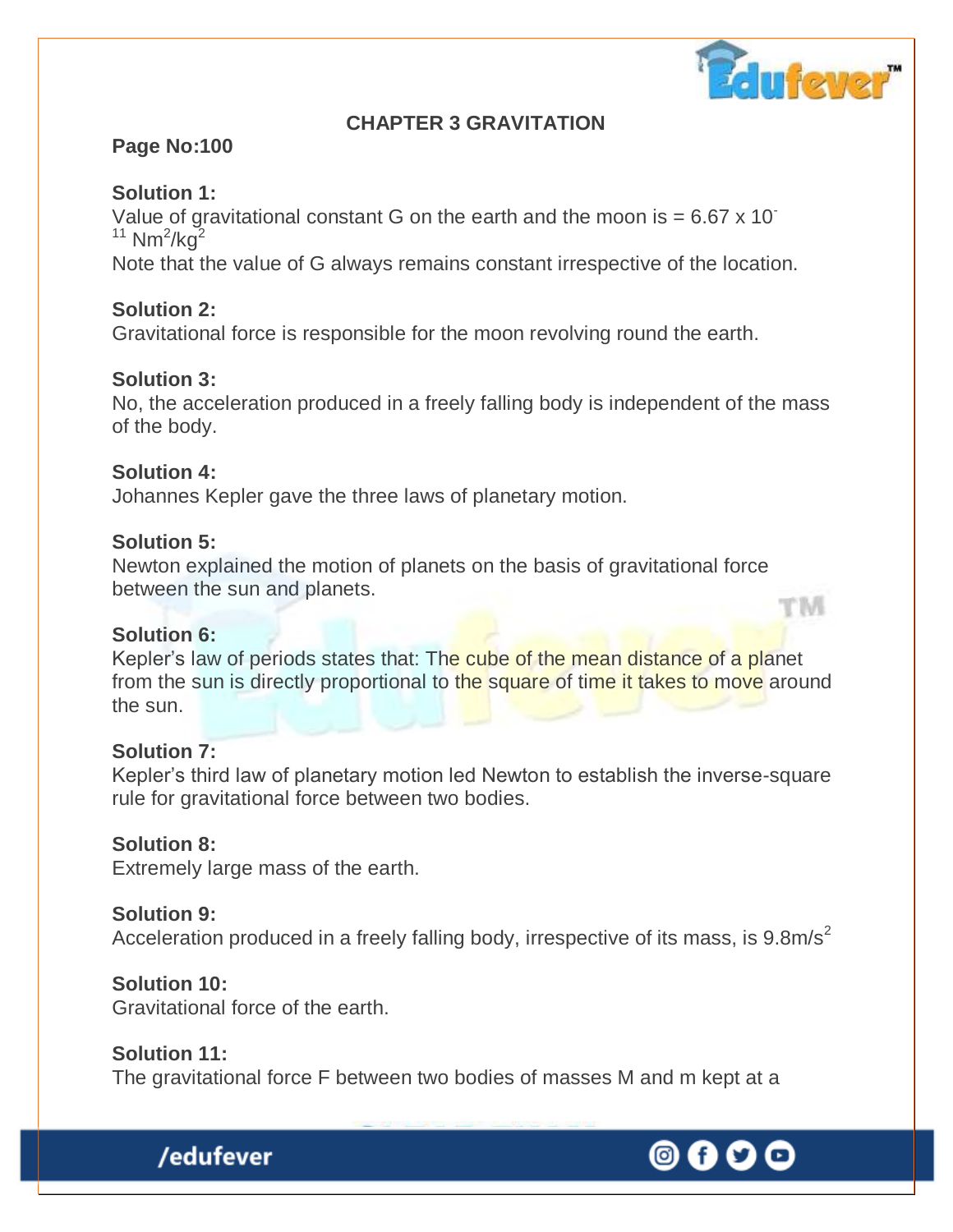

M

distance d from each other is :

The gravitational force F between two bodies of masses M and m kept at a distance d from each other is :

$$
F = G \times \frac{m \times M}{d^2}
$$

Here, Gravitational constant, G=6.7 x10<sup>-11</sup>Nm<sup>2</sup> kg<sup>-2</sup>

# **Solution 12:**

Gravitational force is responsible for the earth revolving round the sun.

# **Solution 13:**

Gravitational force causes two objects lying apart attract each other.

# **Solution 14:**

Gravitational force (exerted mainly by the moon and to some extent by the sun) is involved in the formation of tides in the sea.

# **Solution 15:**

Gravitational force of the sun holds the solar system together.

# **Solution 16:**

Weight,  $W = m \times g$  $= 1$  kg x 9.8m/s<sup>2</sup>=9.8 N

# **Solution 17:**

The weight of a body is directly proportional to its mass. It also depends on the acceleration due to gravity which varies from place to place.

## **Solution 18:**

Weight of the body varies with altitude; mass of an object is constant.

**Solution 19:** Its weight varies; mass of an object is constant.

**Solution 20:** Weight,  $W = m \times q = 10 \times 9.8 = 98$  N

## **Solution 21:** Weight,  $W = m \times q$

/edufever

**Solution 22:** Its weight will be zero as value of g is zero at the centre of the earth.

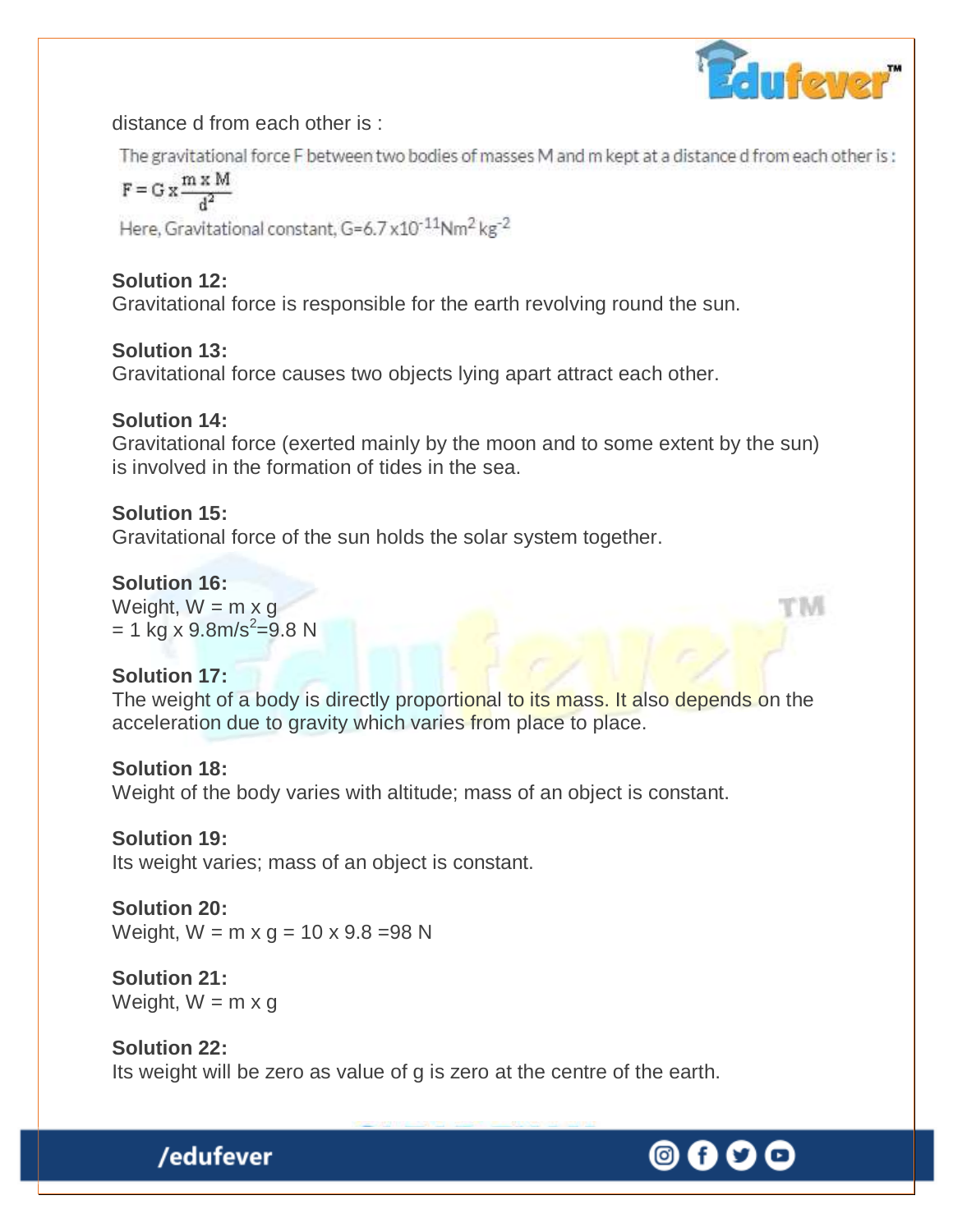

M

## **Solution 23:**

Weight, W= m x g =50 x 9.8=490N

## **Solution 24:**

Weight of the body on the surface of moon will be 1N approx. as the value of g on the surface of moon is one-sixth that of the earth

## **Solution 25:**

(a)True (b)False (c)False (d)False (e) False

**Page No:101** 

# **Solution 26:**

- (a) One-sixth
- (b) Mass
- (c) Six times
- (d) One-sixth
- (e) Six times
- (f) 36N

# **Solution 27:**

This is the acceleration produced by the earth. It is also called acceleration due to gravity.

This is the acceleration produced by the earth. It is also called acceleration due to gravity.

$$
g = G x \frac{M}{R^2}
$$

where, G= gravitational constant M=mass of the earth. R=radius of the earth

where, G= gravitational constant M= mass of the earth. R=radius of the earth

# **Solution 28:**

(a) The falling of a body from a height towards the earth under the gravitational force of the earth (with no other forces acting on it) is called free fall.

(b) No, acceleration is independent of the mass of the body during free fall.



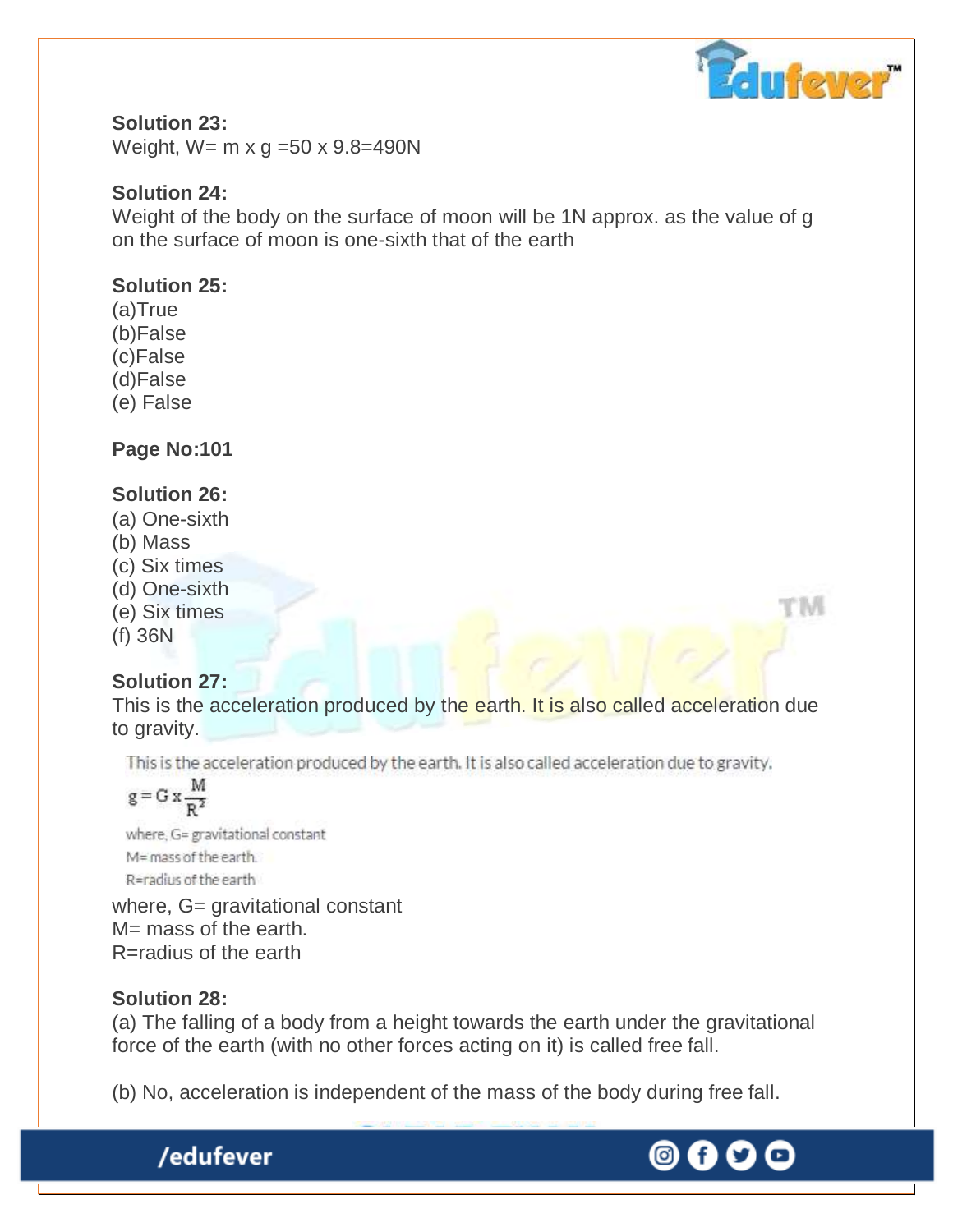

## **Solution 29:**

Yes, Newton's third law of motion holds good for the force of gravitation. This means that when earth exerts a force of attraction on an object, then the object also exerts an equal force on the earth, in the opposite direction.

#### **Solution 30:**

The force of gravitation between two bodies is directly proportional to the product of their masses.

The force of gravitation between two bodies is directly proportional to the product of their masses.

#### $F \alpha$  m  $xM$

Since the mass of cricket balls is very small as compared to that of the earth, so the force of gravitation between two cricket ba small while that between a ball and the earth is extremely large.

Since the mass of cricket balls is very small as compared to that of the earth, so the force of gravitation between two cricket balls is extremely small while that between a ball and the earth is extremely large.

## **Solution 31:**

The gravitational force F between two bodies of masses M and m kept at a distance d from each other is :

The gravitational force F between two bodies of masses M and m kept at a distance d from each other is:

 $F = G x \frac{m \times M}{d^2}$ 

The force between two bodies is inversely proportional to the square of the distance between them. That is,

 $F \alpha \frac{1}{J^2}$ 

Therefore, if we double the distance between two bodies, the gravitational force becomes one-fourth and if we halve the distance between two bodies, then the gravitational force becomes four times

Therefore , if we double the distance between two bodies, the gravitational force becomes one-fourth and if we halve the distance between two bodies, then the gravitational force becomes four times .

#### **Solution 32:**

(a)If we double the distance between two bodies, the gravitational force becomes one-fourth.

(b)If we halve the distance between two bodies, then the gravitational force becomes four times.

#### **Solution 33:**

/edufever

(i) Universal law of gravitation is used to determine the masses of the sun, the earth and the moon accurately.

(ii) Universal law of gravitation helps in discovering new stars and planets.

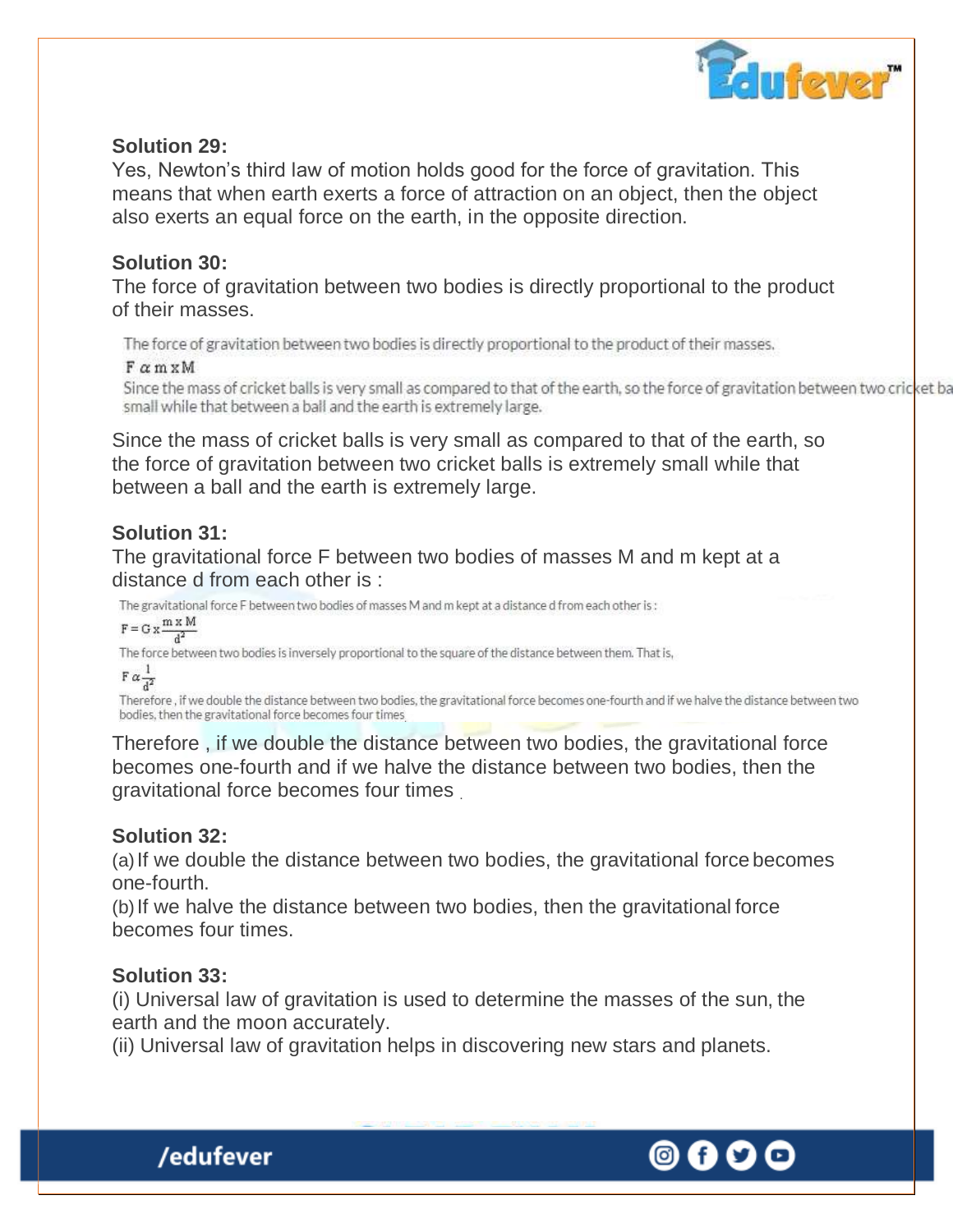

M

#### **Solution 34:**

This is because the earth exerts a force of attraction (called gravity) on the stone and pulls it down.

# **Solution 35:**

$$
F = G x \frac{m x M}{d^{2}}
$$
  
\nm=50kg  
\nM=120kg  
\nDistance, d=10m  
\nG=6.7 x 10<sup>-11</sup> Nm<sup>2</sup>/kg<sup>2</sup>  
\nF = 6.67 x 10<sup>-11</sup> x  $\frac{50 x 120}{10^{2}}$   
\nF=6.67 x 60 x 10<sup>-11</sup>  
\nF=4.02 x 10<sup>-9</sup> N

## **Solution 36:**

Force due to gravity,  $F = G x \frac{m \times M}{d^2}$  $F = 6.7 \times 10^{-11} \times \frac{6 \times 10^{24} \times 150}{(6.4 \times 10^6)^2}$  $F = 1472N$ 

## **Solution 37:**

Distance d=1.5 x  $10^8$ km= 1.5 x  $10^{11}$  m Mass of the sun,  $m=2\times10^{30}$ kg Mass of the earth,

Distance d= $1.5 \times 10^8$  km=  $1.5 \times 10^{11}$  m Mass of the sun, m=2 x10<sup>30</sup> kg Mass of the earth, M= 6 x 10<sup>24</sup>kg Force of gravitation,  $F = G x \frac{m \times M}{d^2}$  $\text{F} = 6.7 \times 10^{-11} \times \frac{2 \times 10^{30} \times 6 \times 10^{24}}{(1.5 \times 10^{11})^2}$  $F = \frac{6.7 \times 10^{-11} \times 12 \times 10^{54}}{1.5 \times 1.5 \times 10^{22}}$  $F = \frac{6.7 \times 12 \times 10^{21}}{1.5 \times 1.5} = 3.57 \times 10^{22} N$ 

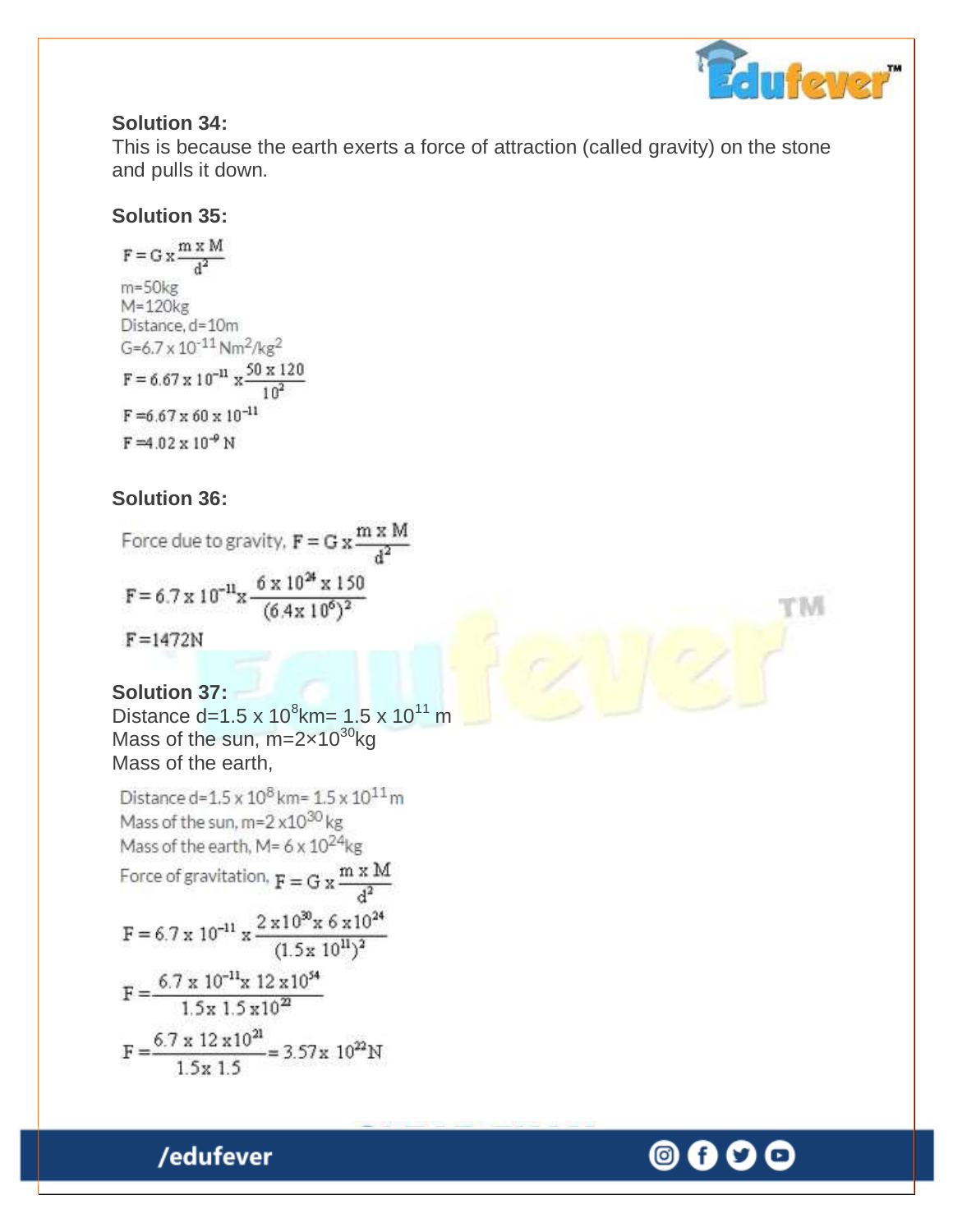

#### **Solution 38:**

Initial velocity of the stone, u=? Final velocity of stone,  $v=0$ Acceleration due to gravity,  $g = -9.8 \text{m/s}^2$ Time, t=3 sec Using relation,  $v=u + gt$  $0 = u - 9.8 \times 3$  $u = 29.4$ m/s

#### **Solution 39:**

Initial velocity, u=0m/s Acceleration due to gravity,  $g=9.8$ m/s<sup>2</sup> Time taken to reach the ground,  $t=2.5$  sec Height, h=? Using relation,

Initial velocity, u=0m/s Acceleration due to gravity,  $g = 9.8$ m/s<sup>2</sup> Time taken to reach the ground, t=2.5 sec Height, h=? Using relation,  $s = u t + \frac{1}{2}gt^2$ 

 $s = 0 x 2.5 + \frac{1}{2} x 9.8 x 2.5 x 2.5$  $s = 0 + 4.9 \times 2.5 \times 2.5$  $s = 30.625$  m

**Solution 40:** Height, s=20m Initial velocity,  $u=0$ Acceleration due to gravity,  $g=10m/s^2$ Final velocity,  $v=?$ Time taken, t=? (i) Using relation, (ii) For a freely falling body:



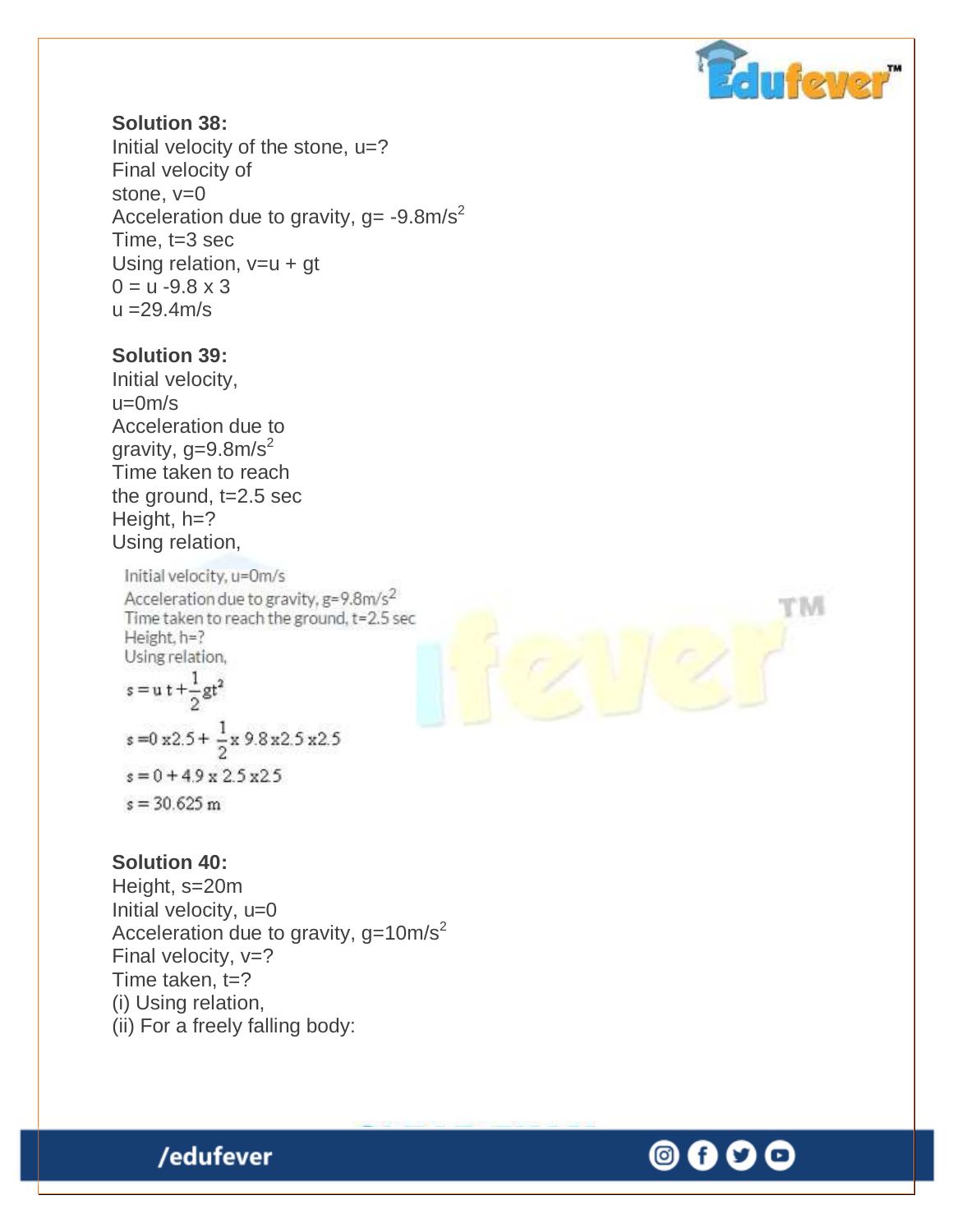

M

 $v^2 = u^2 + 2gh$ 

Height, s=20m Initial velocity, u=0 Acceleration due to gravity, g=10m/s<sup>2</sup> Final velocity, y=? Time taken, t=?

(i) Using relation.

 $s = u t + \frac{1}{2}gt^2$  $20 = 0 \times t + \frac{1}{2} \times 10 \times t^2$  $20 = 0 + 5t^2$  $t^2 = \frac{20}{5} = 4$  $t = \sqrt{4} = 2s$ (ii) For a freely falling body:  $v^2 = u^2 + 2gh$  $=(0)^2 + 2 \times (10) \times (20)$ So,  $v^2$  = 400  $v = \sqrt{400} = 20 \text{ m/s}$ 

The speed of stone when it hits the ground will be 20m/s.

#### **Solution 41:**

Initial velocity, u=20m/s Final velocity,  $v=0$ Acceleration due to gravity,  $g = -9.8 \text{m/s}^2$ Height, h=? Using relation, for a freely falling body:  $v^2 = u^2 + 2gh$  $(0)^{2} = (20)^{2} + 2 \times (-9.8) \times h$  $0-400 = -19.6$  h  $h= 400/19.6 = 20.4 m$ 

#### **Solution 42:**

Initial velocity,  $u=?$ Final velocity,  $v=0$ Acceleration due to gravity,  $g = -10 \text{m/s}^2$ Height, h=5 m (a) For a freely falling body:  $v^2 = u^2 + 2gh$  $(0)^2 = u^2 + 2x(-10)x$  5  $0 = u^2 - 100$  $u^2$  = 100 So, u=10m/s

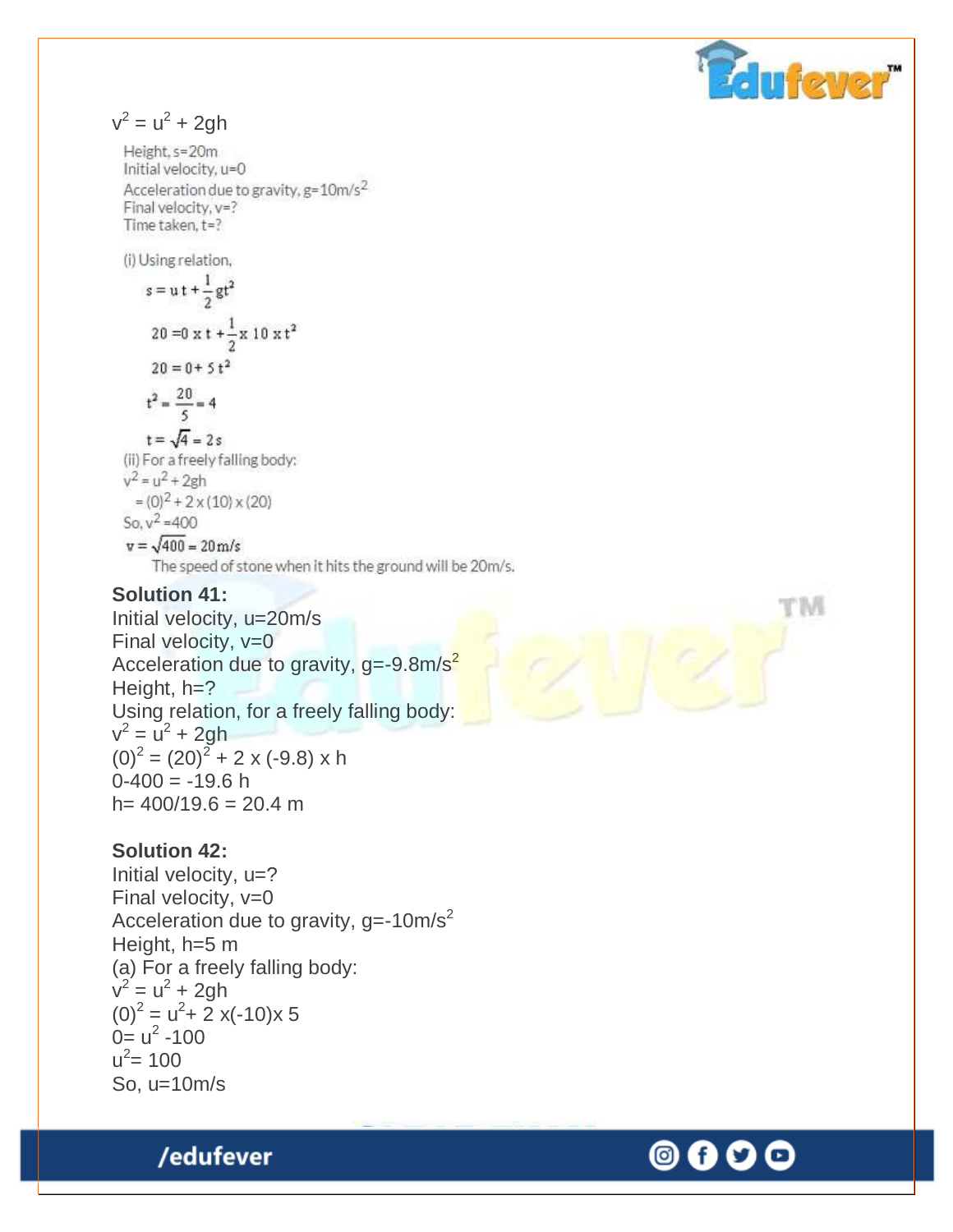

(b) Using relation,  $v=u + gt$  $0 = 10 + (-10) t$  $-10= -10$  t  $t = 1$ sec

#### **Solution 43:**

| Weight                                                                                                    |
|-----------------------------------------------------------------------------------------------------------|
| 1. The weight of an object is the force with which it is<br>attracted towards the centre of the earth.    |
| 2. SI unit of mass is newton (N).                                                                         |
| 3. The weight of an object is not constant. It changes<br>with the change in acceleration due to gravity. |
| 4. The weight of an object can be zero.                                                                   |
|                                                                                                           |

#### **Solution 44:**

Yes, weight of a body is not constant, it varies with the value of acceleration due to gravity, g.

Weight of a body is zero, when it is taken to the centre of the earth or in the interplanetary space, where g=0.

#### **Page No:102**

## **Solution 45:**

Weight= 9.8N  $W= m \times q$  $9.8 = m \times 9.8$  $m= 1kg$ Force, F= mass x acceleration  $20 N = 1kg x a$ Acceleration,  $a=20m/s^2$ 

# **Solution 46:**

Weight of the stone = Gravitational force acting on it =  $20 N$ Weight,  $W= m \times g$ 20=m x 10 m=2 kg

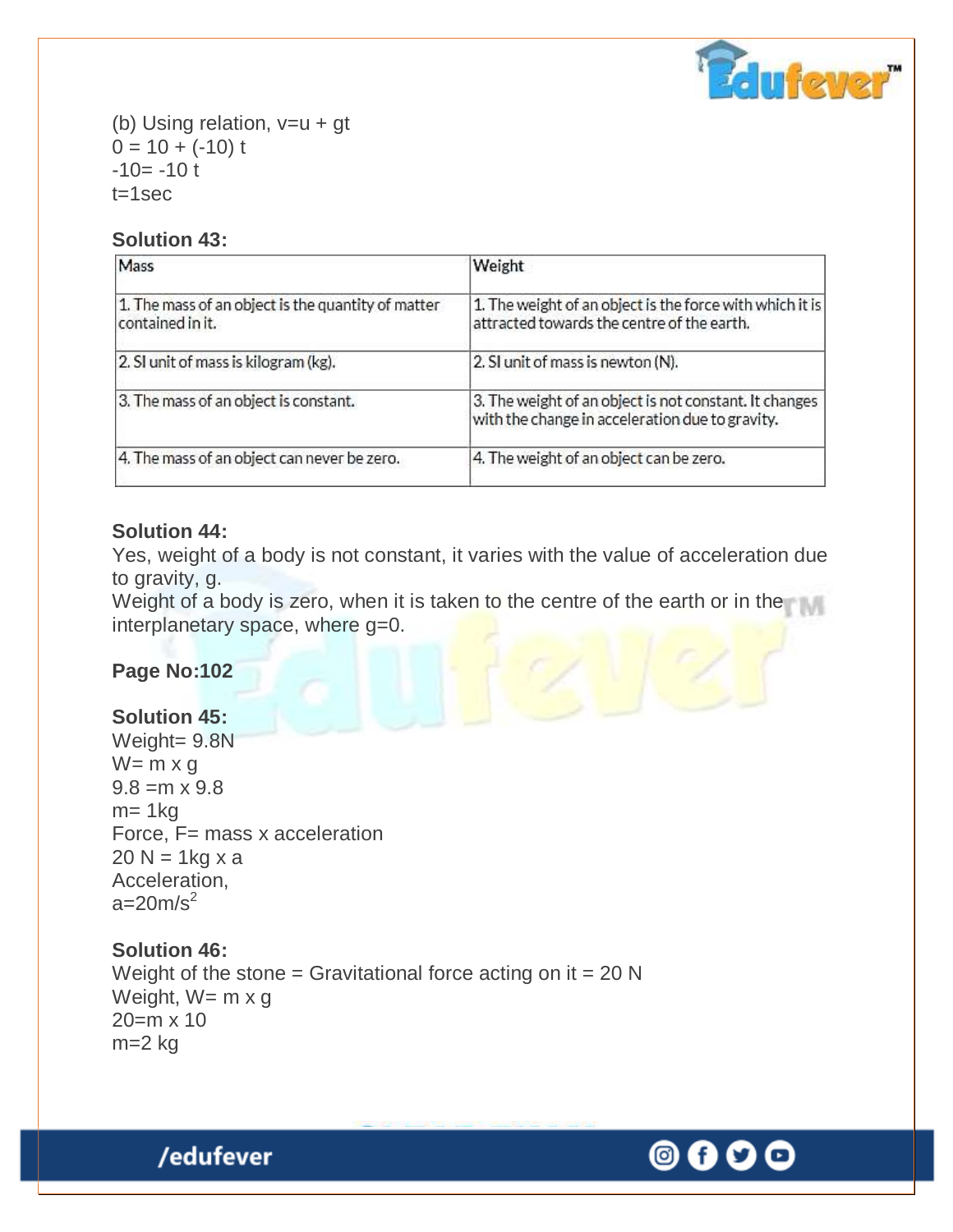

#### **Solution 47:**

(i) Its mass will be 20 kg as mass is a constant quantity. (ii) Weight,  $W = m \times g = 20 \times 1.6 = 32N$ 

#### **Solution 48:**

The mass of a body is more fundamental because mass of a body is constant and does not change from place to place.

## **Solution 49:**

The weight of an object on the moon is about one-sixth of its weight on the earth. This is because the value of acceleration due to gravity on the moon is about one-sixth of that on the earth.

## **Solution 50:**

(a) The mass of a body is the quantity of matter contained in it. The SI unit of mass is kilogram (kg).

(b) The weight of a body is the force with which it is attracted towards the centre of the earth. The SI unit of weight is newton (N).

(c) Weight, W =m x g, i.e. the weight of a body is directly proportional to its mass.

## **Solution 51:**

(a) According to universal law of gravitation: Every body in the universe attracts every other body with a force (F) which is directly proportional to the product of their masses (m and M) and inversely proportional to the square of the distance (d) between them.

(a) According to universal law of gravitation: Every body in the universe attracts every other body with a force (F) which is directly proportional to the product of their masses (m and M) and inversely proportional to the square of the distance (d) between them.

$$
F = G x \frac{m x M}{d^2}
$$

Sir Isaac Newton gave this law.

(b) The gravitational constant G is numerically equal to the force of gravitation which exists between two bodies of unit masses kept at a unit distance from each other.

$$
G = F x \frac{d^2}{m x M}
$$

/edufever

Units of gravitational constant= Nm<sup>2</sup>/kg<sup>2</sup>

Sir Isaac Newton gave this law.

## **Solution 52:**

(a) The uniform acceleration produced in a freely falling body due to the gravitational force of the earth is called acceleration due to gravity of earth.

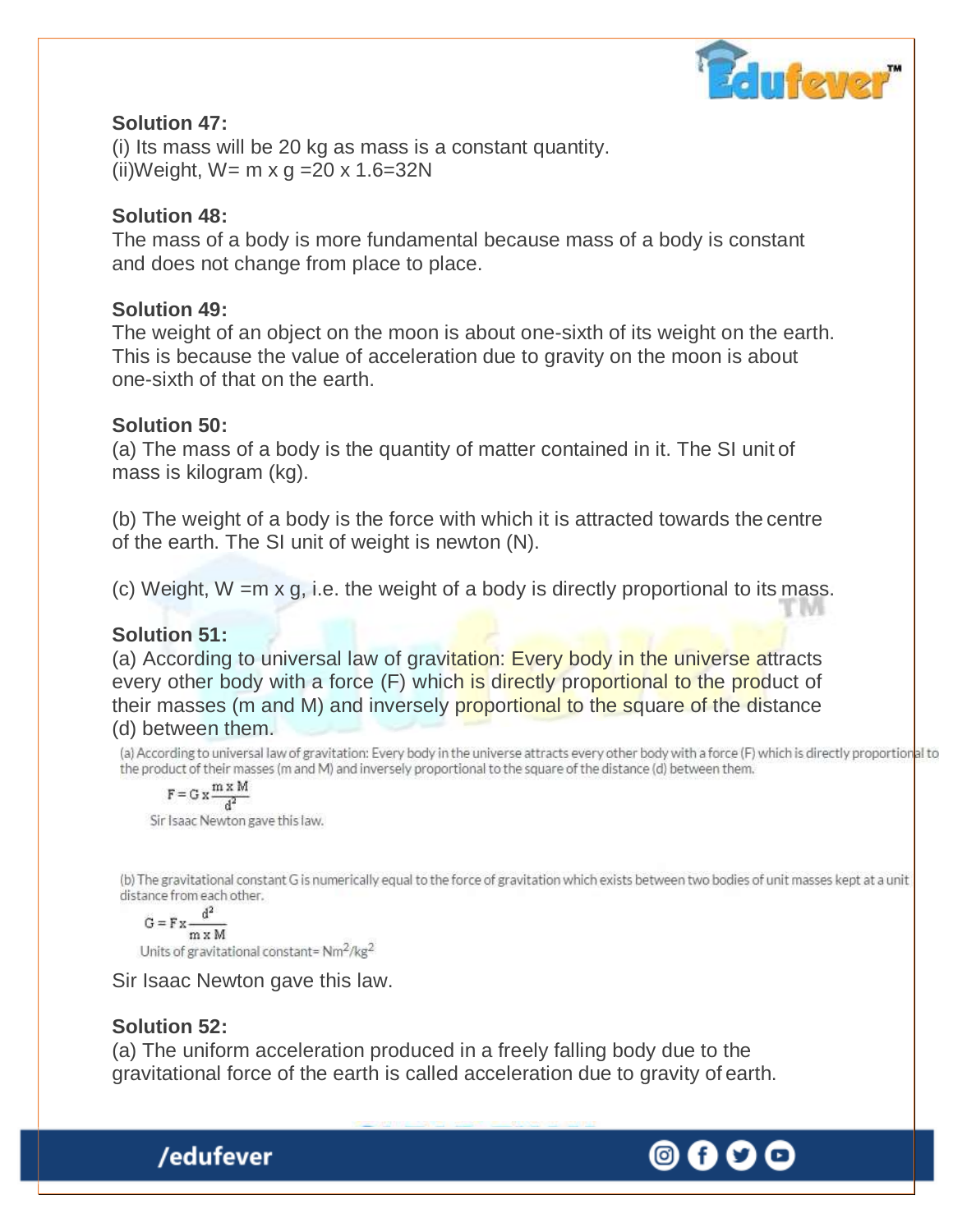

'N

(b) Usual value of acceleration due to gravity,  $g=9.8$  m/s<sup>2</sup>.

(c) SI unit of acceleration due to gravity is  $m/s<sup>2</sup>$ .

## **Solution 53:**

(a) No, the value of acceleration due to gravity (g) is not constant at all theplaces on the surface of the earth. Since the radius of the earth is minimum at the poles and maximum at the equator, the value of g is maximum at the poles and minimum at the equator. As we go up from the surface of the earth, the distance from the centre of the earth increases and hence the value of g decreases. The value of g also decreases as we go down inside the earth.

(b) Acceleration due to gravity,

$$
g = G \times \frac{M}{R^2}
$$

Mass, M= 7.4 x 10<sup>22</sup> kg

Radius,  $R = 1.74 \times 10^6$ m

Gravitational constant, G= 6.7 x 10<sup>-11</sup>Nm<sup>2</sup>/kg<sup>2</sup>

$$
g = 6.7 \times 10^{-11} \times \frac{7.4 \times 10^{22}}{(1.74 \times 10^6)^2}
$$

$$
g = \frac{6.7 \times 7.4}{1.74 \times 1.74 \times 10}
$$

$$
g = 1.637 \text{ m/s}^2
$$

As the value of  $g = 1.637$  m/s<sup>2</sup>, which is one sixth the value of g on earth, the satellite could be moon.

#### **Solution 54:**

/edufever

Kepler's first law: The planets move in elliptical orbits around the sun, with the sun at one of the two foci of the elliptical orbit. This law means that the orbit of a planet around the sun is an ellipse and not an exact circle. An elliptical path has two foci, and the sun is at one of the two foci of the elliptical path.

Kepler's Second law states that: Each planet revolves around the sun in such a way that the line joining the planet to the sun sweeps over equal areas in equal intervals of time. This means that a planet does not move with constant speed around the sun. The speed is greater when the planet is nearer the sun, and less when the planet is farther away from the sun.

Kepler's Third Law states that: The cube of the mean distance of a planet from the sun is directly proportional to the square of time it takes to move around the

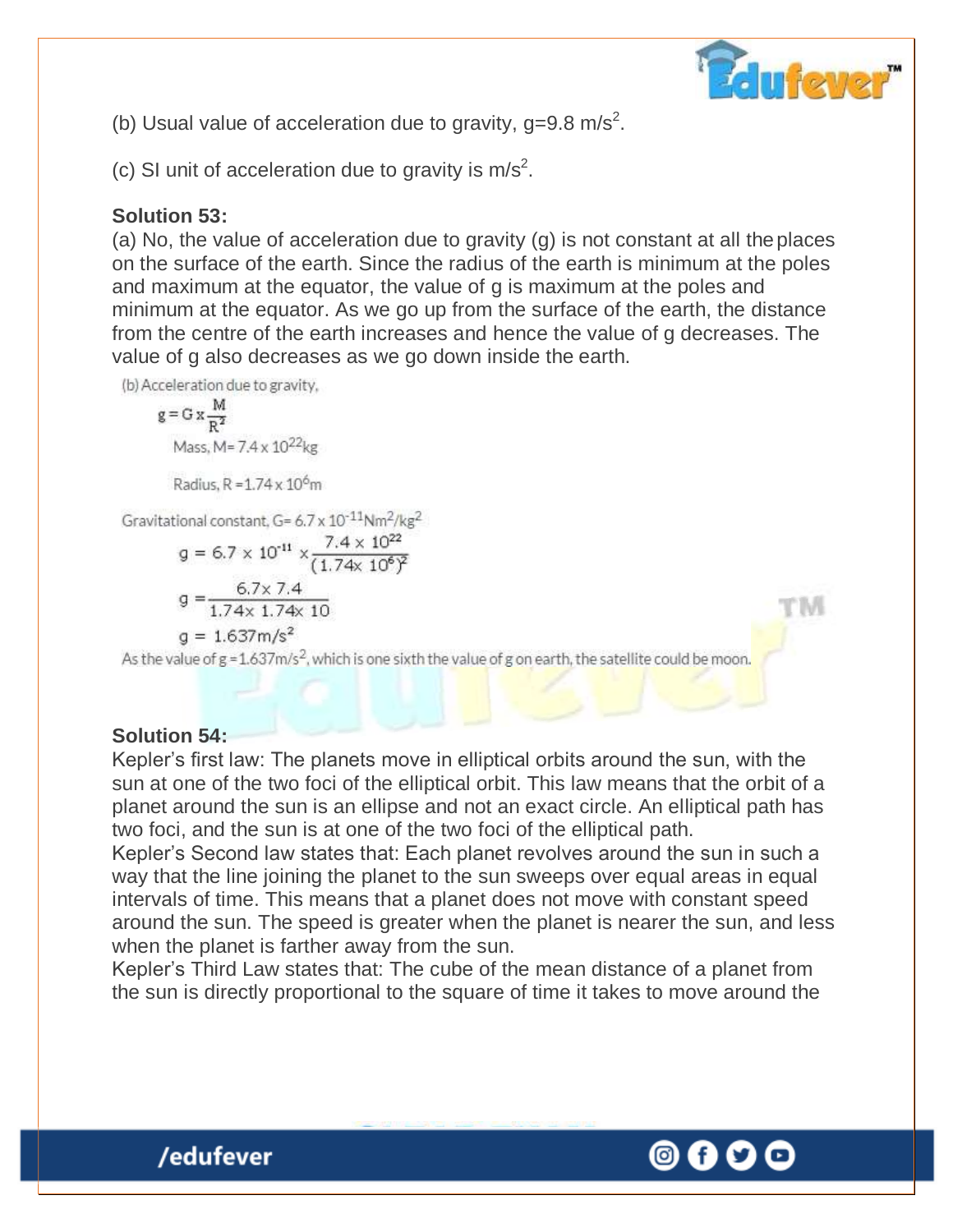

#### sun.

Kepler's first law: The planets move in elliptical orbits around the sun, with the sun at one of the two foci of the elliptical orbit. This law means that the orbit of a planet around the sun is an ellipse and not an exact circle. An elliptical path has two foci, and the sun is at one of the two foci of the elliptical path.



Kepler's Second law states that: Each planet revolves around the sun in such a way that the line joining the planet to the sun sweeps over equal areas in equal intervals of time. This means that a planet does not move with constant speed around the sun. The speed is greater when the planet is nearer the sun, and less when the planet is farther away from the sun.



Kepler's Third Law states that: The cube of the mean distance of a planet from the sun is directly proportional to the square of time it takes to move around the sun.

© 0

 $r^3 \alpha T^2$ 

#### **Solution 55:** Acceleration due to gravity,

Acceleration due to gravity,

$$
g = G \times \frac{M}{R^2}
$$

Mass,  $M = 6x 10^{24}$ kg Diameter =  $12.8 \times 10^3$  km =  $12.8 \times 10^6$  m Radius, R =  $(12.8 \times 10^6)/2 = 6.4 \times 10^6$ m Gravitational constant, G= 6.7 x 10-11Nm<sup>2</sup>/kg<sup>2</sup>

$$
g = 6.7 \times 10^{-11} \times \frac{6 \times 10^{24}}{(6.4 \times 10^6)^2}
$$

$$
q = \frac{6.7 \times 60}{}
$$

 $6.4 \times 6.4$ 

 $q = 9.8 \text{m/s}^2$ 

As the value of  $g = 9.8$ m/s<sup>2</sup>, the planet could be Earth.

**FNGINFERING** 

**MEDICAL** 

WWW.CLEARIITMEDICAL.COM

**I FOUNDATION** 

#### **Page No:103**

**Solution 71:** Gravitational force is given by: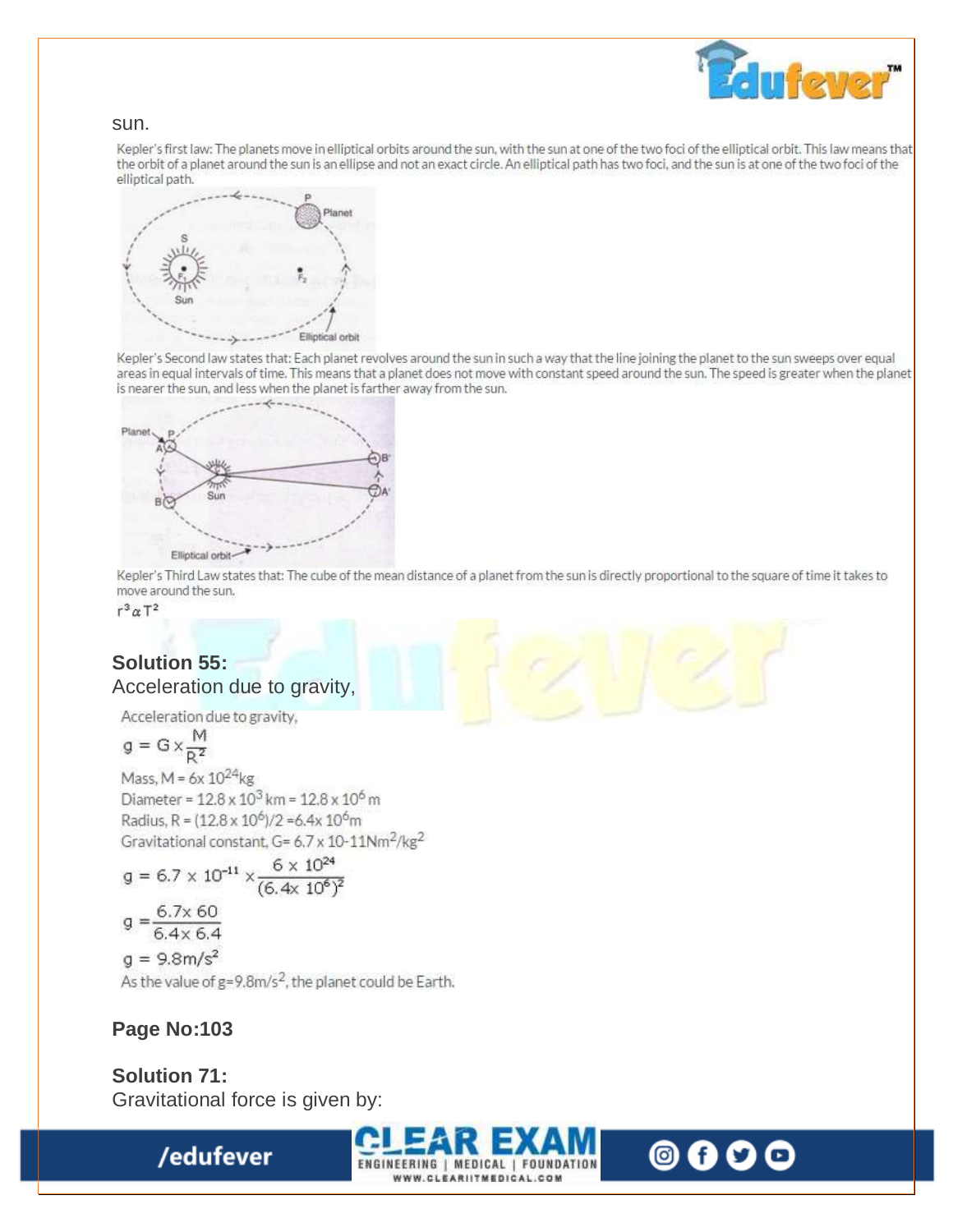

Gravitational force is given by:

$$
F = G x \frac{m x M}{d^2}
$$

Distance between two masses is increased s.t. new distance is D= 5 d New gravitational force  $F_1 = F$ Let on of the mass is changed to  $m_1$  so as to maintain the same gravitational force.

$$
F_1 = G \times \frac{m_1 \times M}{D^2}
$$
  
\n
$$
D = 5 d
$$
  
\n
$$
F = F_1
$$
  
\n
$$
G \times \frac{m \times M}{d^2} = G \times \frac{m_1 \times M}{D^2}
$$
  
\n
$$
G \times \frac{m \times M}{d^2} = G \times \frac{m_1 \times M}{25d^2}
$$
  
\n
$$
\frac{m_1}{m} = 25
$$
  
\n
$$
m_1 = 25m
$$

Hence one of the masses should be increased by 25 times in order to have the same gravitational force.

Hence one of the masses should be increased by 25 times in order to have the same gravitational force.

#### **Solution 72:**

In order to be able to notice the gravitational force of attraction between any two objects, at least one of the objects on the earth should have an extremely large mass. Since no object on the earth have an extremely large mass, we cannot notice such forces.

The two objects in a room do not move towards each other because due to their small masses, the gravitational force of attraction between them is very, very weak.

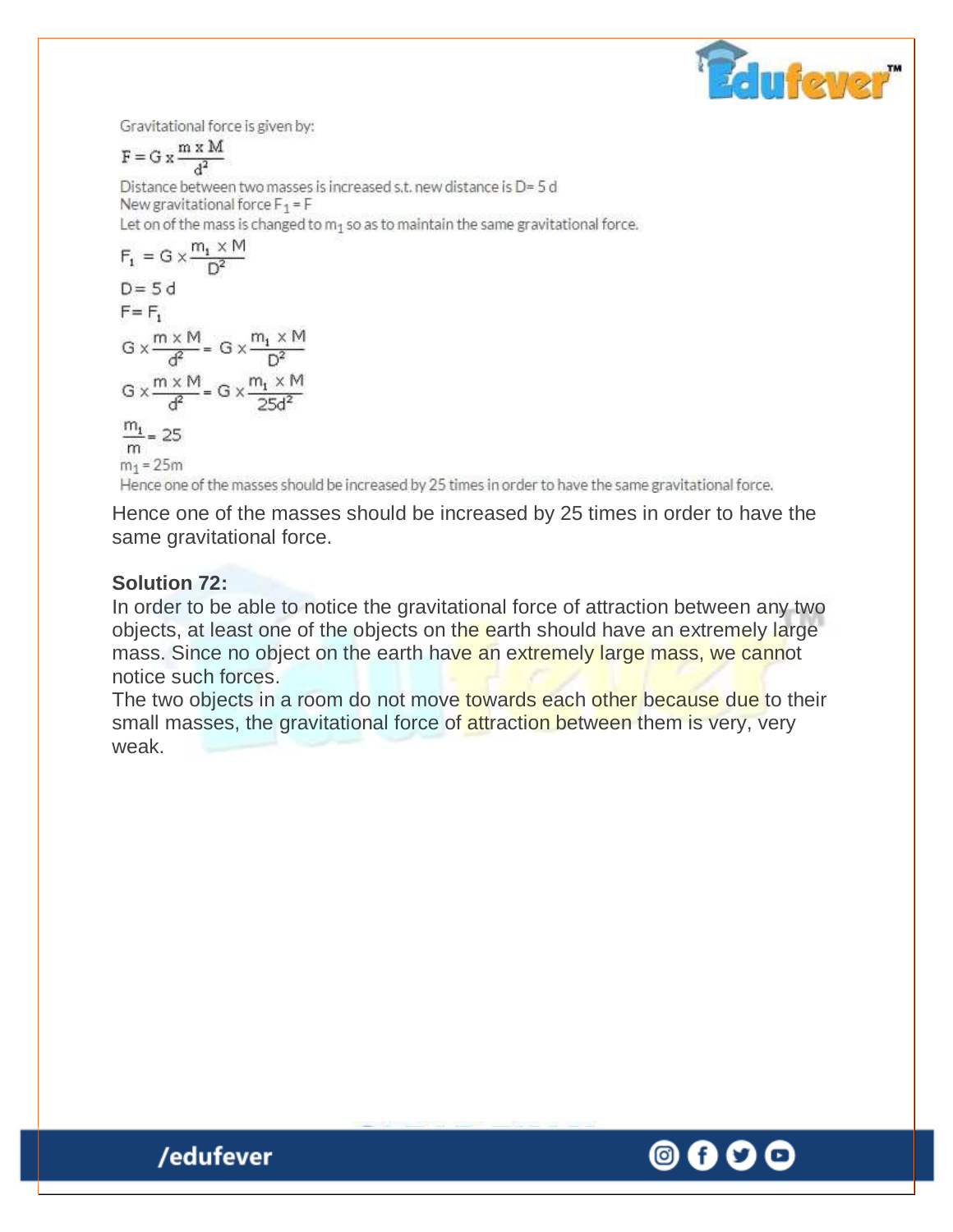

M

# **Solution 73:**

Acceleration due to gravity of earth,

Acceleration due to gravity of earth,

$$
g = G \times \frac{M}{R^2} = 9.8 \text{m/s}^2
$$

If mass of planet, m= M/2 And radius of planet, r= R/2 Acceleration due to gravity on the surface of planet will be:

$$
g = G \times \frac{m}{r^2} \qquad ---(i)
$$
  
\n
$$
m = \frac{M}{2} \qquad ---(ii)
$$
  
\n
$$
r = \frac{R}{2} \qquad -----(iii)
$$
  
\nPut (ii) and (iii) in (i) eq. we get  
\n
$$
g = G \times \frac{\frac{M}{2}}{(\frac{R}{2})^2} = \frac{4}{2} \times (G \times \frac{M}{R^2})
$$

 $g = 2 \times 9.8 \text{m/s}^2$  $q = 19.6$ m/s<sup>2</sup>

**Page No:104** 

#### **Solution 74:**

The coin reaches the ground first as compared to the piece of paper because it experiences lesser resistance from air than that felt by paper. If the coin and the piece of paper are dropped in vacuum, both of them will touch the ground at the same time.

#### **Solution 75:**

The mass of a stone is very small, due to which the gravitational force produces a large acceleration in it. Due to large acceleration of stone, we see stone falling towards the earth. The mass of earth is, however, very, very large. Due to the very large mass of the earth, the same gravitational force produces very, very small acceleration in the earth, that it cannot be observed. And hence we do not see the earth rising up towards the stone.

#### **Solution 76:**

/edufever

The actual shape of the orbit of a planet around the sun is elliptical. The assumption made by the Newton regarding the shape of an orbit of a planet around the sun was that the orbit of a planet around the sun is 'circular'.

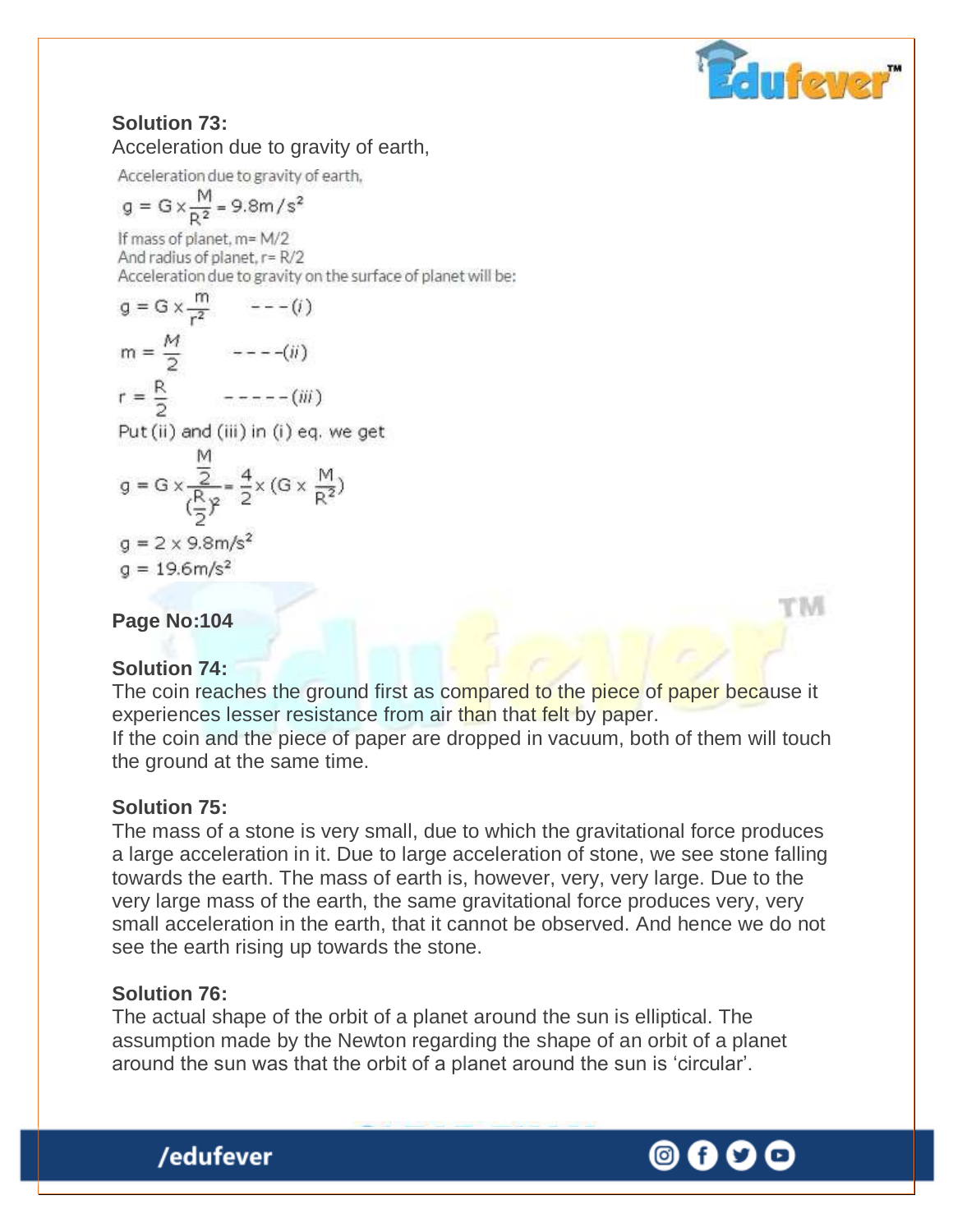

**Solution 77:** (a) 9.23 m/s<sup>2</sup>, 7.34 m/s<sup>2</sup>, 3.08 m/s<sup>2</sup>, 1.49 m/s<sup>2</sup>, 0.57 m/s<sup>2</sup>, 0.30 m/s<sup>2</sup>

(b) This distance F of 10000 km is high up in the sky. The distance of 10000 km cannot be deep inside the earth because the radius of earth is only about 6400km and the value of g at the centre of earth becomes zero.

**Page No:123** 

**Solution 1:** Grams per cubic centimtre  $(g/cm<sup>3</sup>)$ .

**Solution 2:** Density of water =  $1000 \text{kg/m}^3$ .

**Solution3 :** Relative density of water is 1.

**Solution 4:** Pressure has unit of Pascal (Pa).

TM **Solution 5:** Pressure is measured in newtons per square metre (N/m<sup>2</sup>) i.e., pascal (Pa).

#### **Solution 6:** (a) False (b) True

**Solution 7:** Buoyant force on an object due to a liquid act s in the vertically upward direction.

**Solution 8:** Upthrust is the other name of buoyant force.

#### **Solution 9:** Buoyant force.

**Solution 10:** The upward force acting on an object immersed in a liquid is called upthrust.

**Solution 11:** Archimedes' Principle.

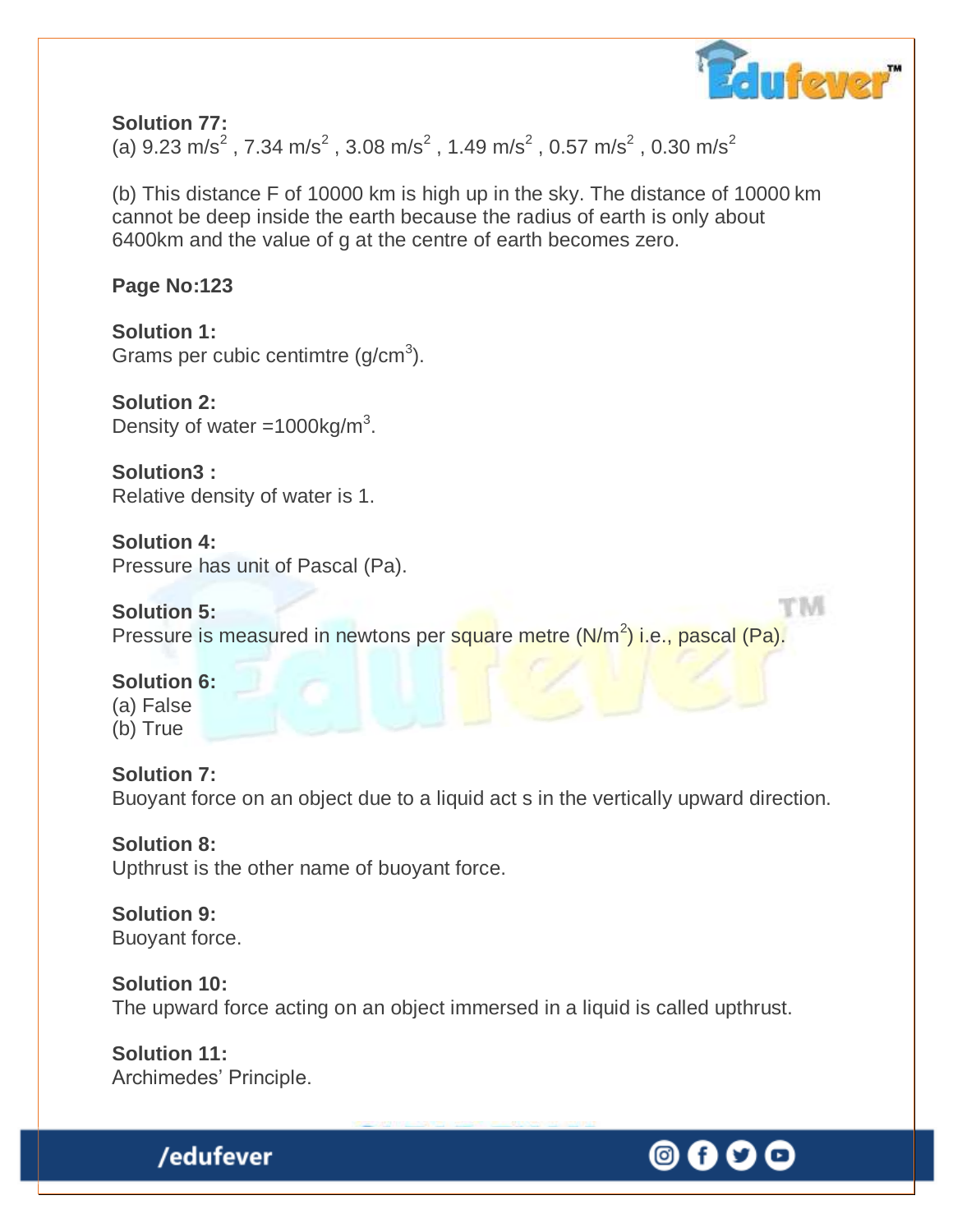

#### **Solution 12:**

The relative density of mercury is 13.6, this means that mercury is 13.6 times as heavy as an equal volume of water.

# **Solution 13:**

Pressure is 'thrust per unit area'.

**Solution 14:** Buoyant force or upthrust.

## **Solution 15:**

The tendency of a liquid to exert an upward force on an object placed in it, is called buoyancy.

#### **Solution 16:**

The buoyant force on a boat is caused by the pressure of water 'pushing up' on the bottom of the boat.

#### **Solution 17:**

The density of ice is less than that of water, so ice floats in water.

#### **Solution 18:**

```
Pressure = \frac{Force}{Area}Area
Force = Area \times pressure= 0.5 \times 500=250N
```
#### **Solution 19:**

Since the object floats in the liquid, so the magnitude of the buoyant force exerted by the liquid is equal to the weight of the object. Hence, buoyant force =200N

## **Solution 20:**

Archimedes gave the magnitude of buoyant force acting on a solid object immersed in a liquid



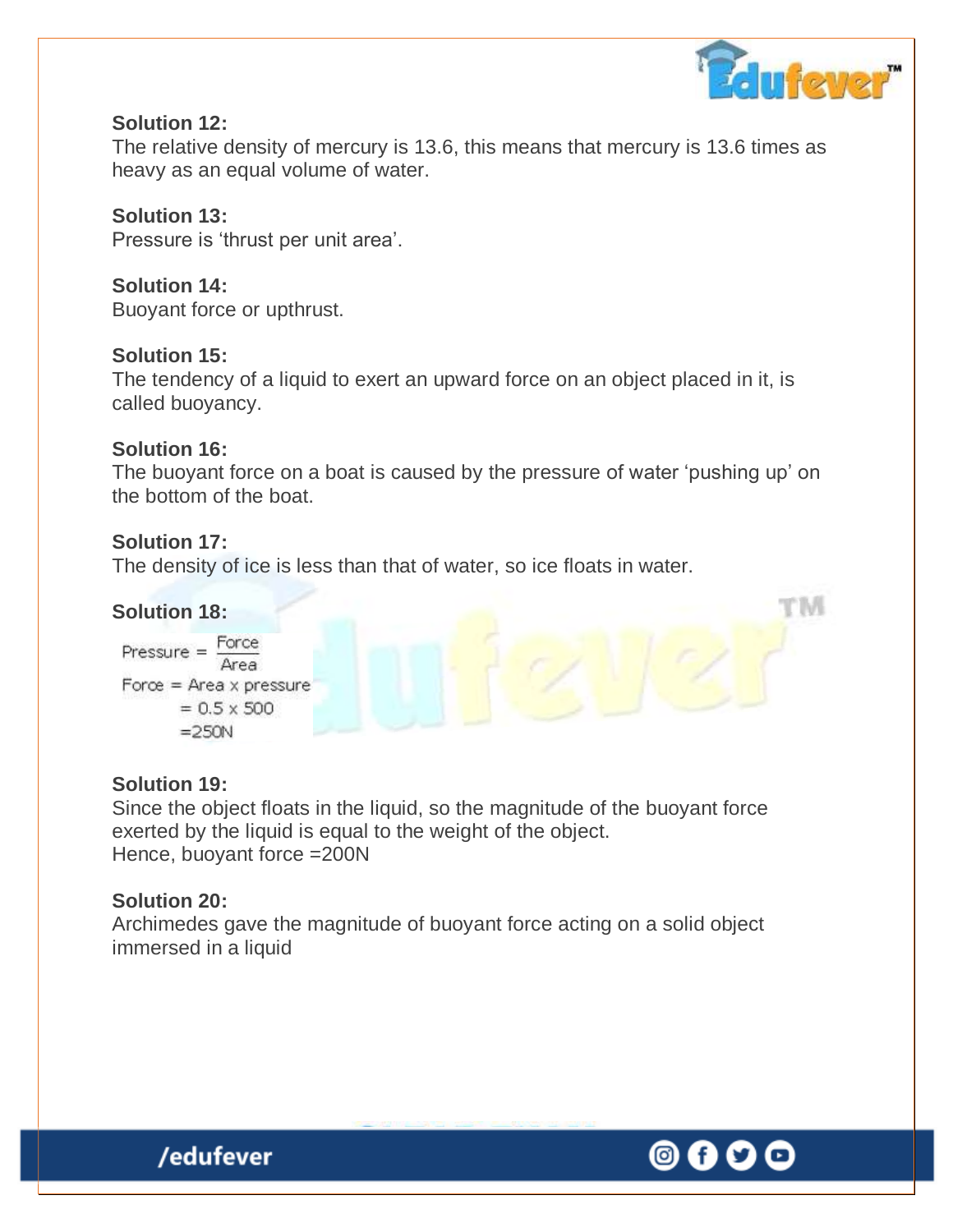

## **Solution 21:**

Density of gold =  $\frac{\text{mass of gold}}{\text{volume of gold}}$ Volume of gold =  $\frac{\text{mass of gold}}{\text{density of gold}}$  $=\frac{95}{19}$  = 5 cm<sup>3</sup>

**Solution 22:** Volume= $5m<sup>3</sup>$ Density=  $3000kg/m<sup>3</sup>$ 

Volume=5m<sup>3</sup> Density= 3000kg/m<sup>3</sup> Density of cement =  $\frac{mass\ of\ cement}{volume\ of\ cement}$ volume of cement mass of cement = Density of cement  $x$  volume of cement  $= 3000 \times 5 = 15000$ kg

#### **Solution 23:**

Mass of the substance = 100g Volume of the substance  $=10 \text{cm}^3$ 

Mass of the substance = 100g Volume of the substance =  $10cm<sup>3</sup>$ 

Density of substance  $=$   $\frac{\text{mass of substance}}{\text{volume of substance}}$ 

Density =  $\frac{100}{10}$  = 10g/cm<sup>3</sup>

#### **Solution 24:**

Because the weight of the block of wood is less than the weight of an equal volume of water. So when it is completely submerged in water, the upward buoyant force on it is greater than the downward gravitational force on it. Hence, the lock rises to the surface.

#### **Solution 25:**

The body will float when dipped in a bucket of water as its density is less than that of water.

#### **Solution 26:**

(a) pressure (b) buoyant



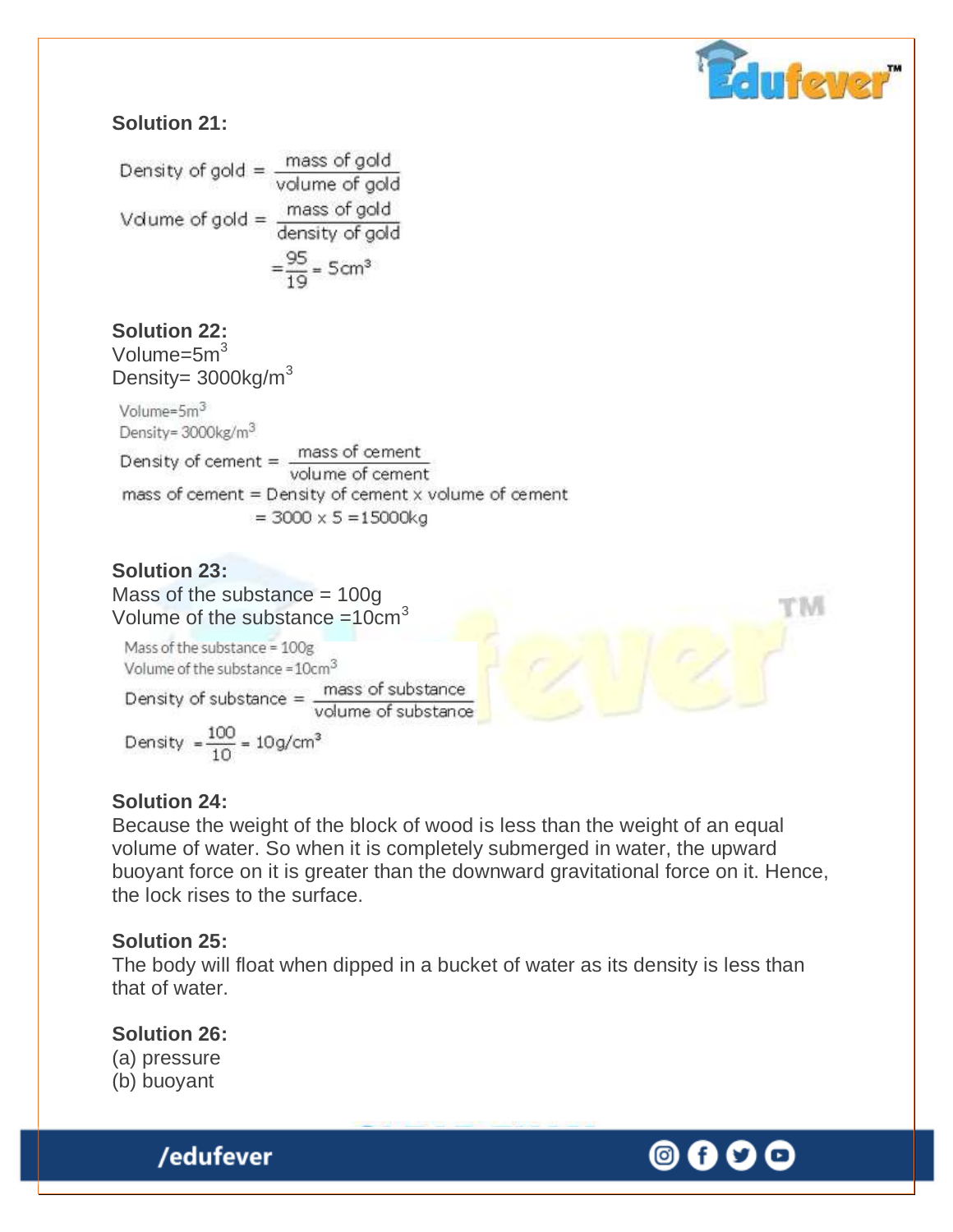

(c) average (d) all; increases (e) less; density (f) weight; area (g) bigger; smaller **Page No:124 Solution 27:** (a) The **density** of a substance is defined as mass of the substance per unit volume. (a) The density of a substance is defined as mass of the substance per unit volume. Density of substance  $=$   $\frac{\text{mass of substance}}{\text{volume of substance}}$ SI unit of density is kg/m<sup>3</sup>. The relative density of a substance is the ratio of its density to that of water. Relative Density of substance =  $\frac{\text{Density of substance}}{\text{Density of water}}$ Density of water It has no units.  $(b)$ Relative Density of substance =  $\frac{\text{Density of substance}}{\text{Density of water}}$ Density of water  $7.1 = \frac{\text{Density of substance}}{1000}$ 

#### **Solution 28:**

The force acting on a body perpendicular to its surface is called thrust. The SI unit of thrust is newton (N).

density of substance=  $7.1 \times 10^2$ kg/m<sup>3</sup>

 $1000$ kg /  $m<sup>3</sup>$ 

#### **Solution 29:**

A mug full of water appears light as long as it is under water because buoyant force acts on it which reduces its effective weight and makes it appear lighter.

#### **Solution 30:**

/edufever

As more and more volume of the solid object is immersed in the liquid, the upward 'buoyant force' also keeps on increasing. When the object is completely immersed in the liquid, the buoyant force acting on the solid becomes maximum and remains constant thereafter.

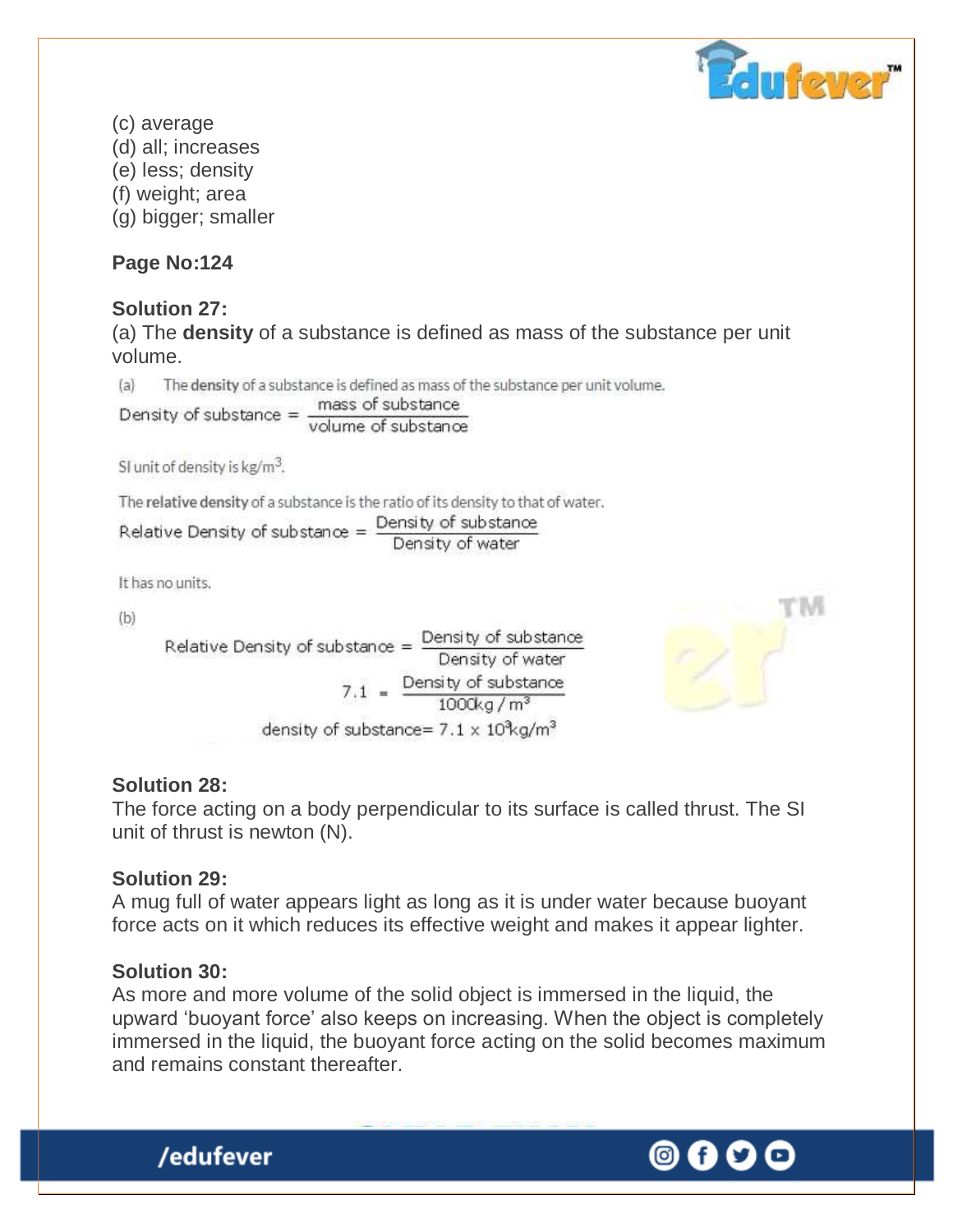

#### **Solution 31:**

As more and more volume of our body is immersed in water, the apparent weight of the body goes on decreasing and the body seems to become lighter. This is due to the increase in upward buoyant force acting on the body.

#### **Solution 32:**

Big boulders weig much less while in water and as such are easily moved by the flood.

#### **Solution 33:**

An iron nail sinks in water but it floats in mercury because density of iron is more than that of water but less than that of mercury.

#### **Solution 34:**

A piece of glass sinks in water but it floats in mercury because density of glass is more than that of water but less than that of mercury.

#### **Solution 35:**

A piece of steel sinks in water because steel is denser than water. However, a steel ship is a hollow object made of steel and contains a lot of air in it. Due to presence of a lot of air in it, the average density of the ship becomes less than the density of water. Hence a ship floats in water.

#### **Solution 36:**

School bags have wide straps so that their weight may spread over a large area of shoulder producing less pressure on the shoulder.

#### **Solution 37:**

A sharp knife cuts objects easily because due to its very thin edge, the force of our hand falls on a very small area of the object producing large pressure.

#### **Solution 38:**

Concrete or wooden sleepers are kept below the railway line so that the weight of passing train is spread over a large area of ground and the track may not sink into the ground.

#### **Solution 39:**

A wide steel belt is

/edufever

provided over the wheels of an army tank so that they exert less pressure on the ground and do not sink into it.



O f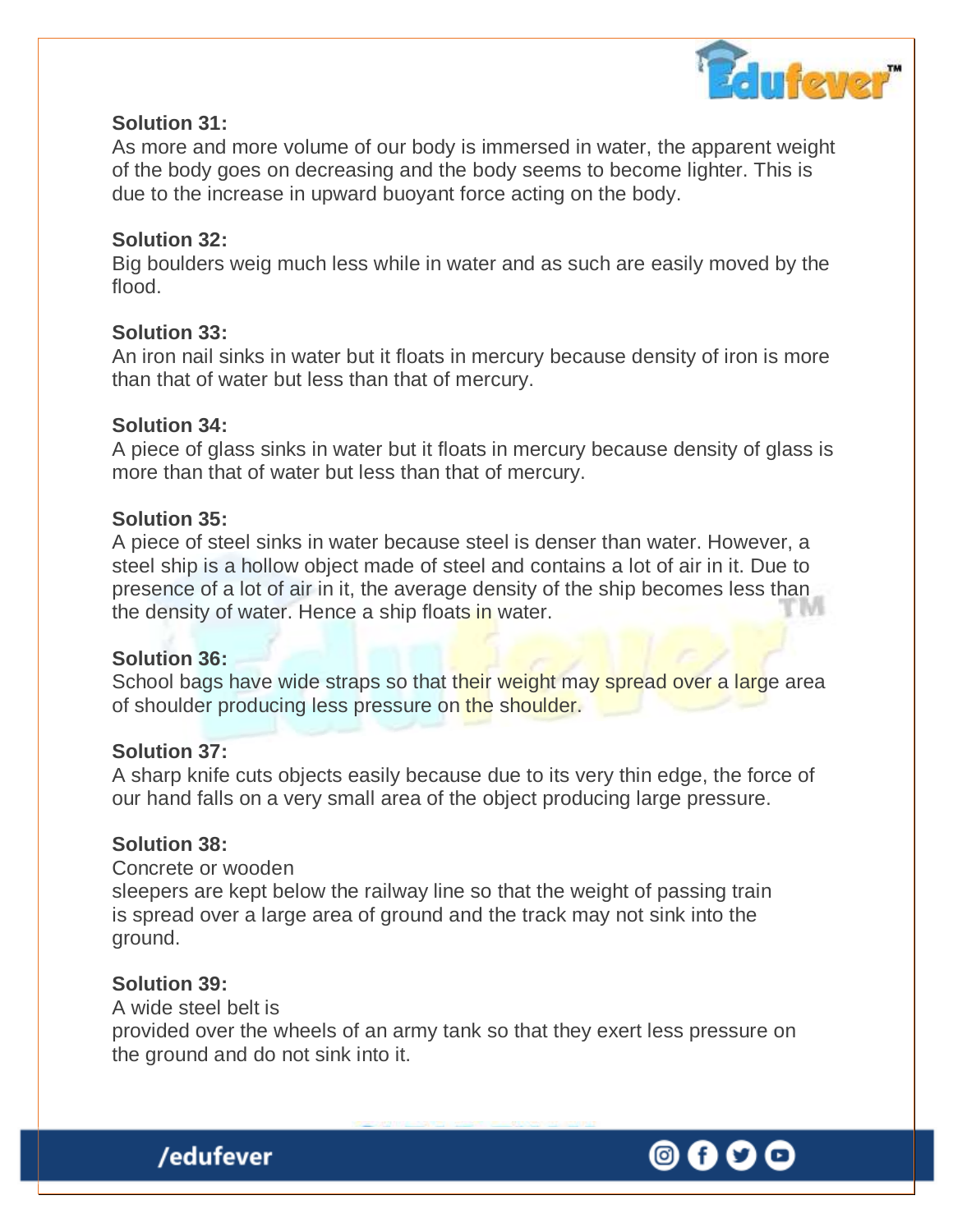

#### **Solution 40:**

The tip of the sewing needle is sharp so that due to its sharp tip, the needle may put the force on a very small area of the cloth, producing a large pressure sufficient to pierce the cloth being stitched.

#### **Solution 41:**

When a man is walking, then at one time only one foot is on the ground. Due to this, the force of weight of man falls on a smaller area of the ground and produces more pressure on the ground. On the other hand, when the man is standing, then both his feet are on the ground. Due to this, the weight of the man falls on a larger area of the ground and produces lesser pressure on the ground.

#### **Solution 42:**

Snow shoes stop us from sinking into soft snow because due to large area of snow shoes, our weight is spread over a large area of the snow producing small pressure.

#### **Solution 43:**

When a person stands on a cushion then only his two feet (having small area) are in contact with the cushion. Due to this the weight of man falls on a small area of the cushion producing a large pressure causing a big depression in the cushion. On the other hand, when the same person lies down on the cushion, then his whole body (having large area) is in contact with the cushion. Here, his weight falls on a much larger area of the cushion producing much smaller pressure and very little depression in the cushion.

#### **Solution 44:**

Flat shoes have greater area in contact with the soft sand as compared to heels. Due to this, there is less pressure on soft sand because of which they do not sink much in the sand and it is easy to walk on it.

#### **Solution 45:**

A nail has a pointed tip, so that when it is hammered, the force of hammer is transferred to a very small area of wood creating a large pressure which pushes the nail into the wood.

## **Page No:125**

#### **Solution 46:**

The foundations of buildings and dams are laid on a large area of ground so that the weight of the building or dam produces less pressure on the ground and they may not sink into the ground.



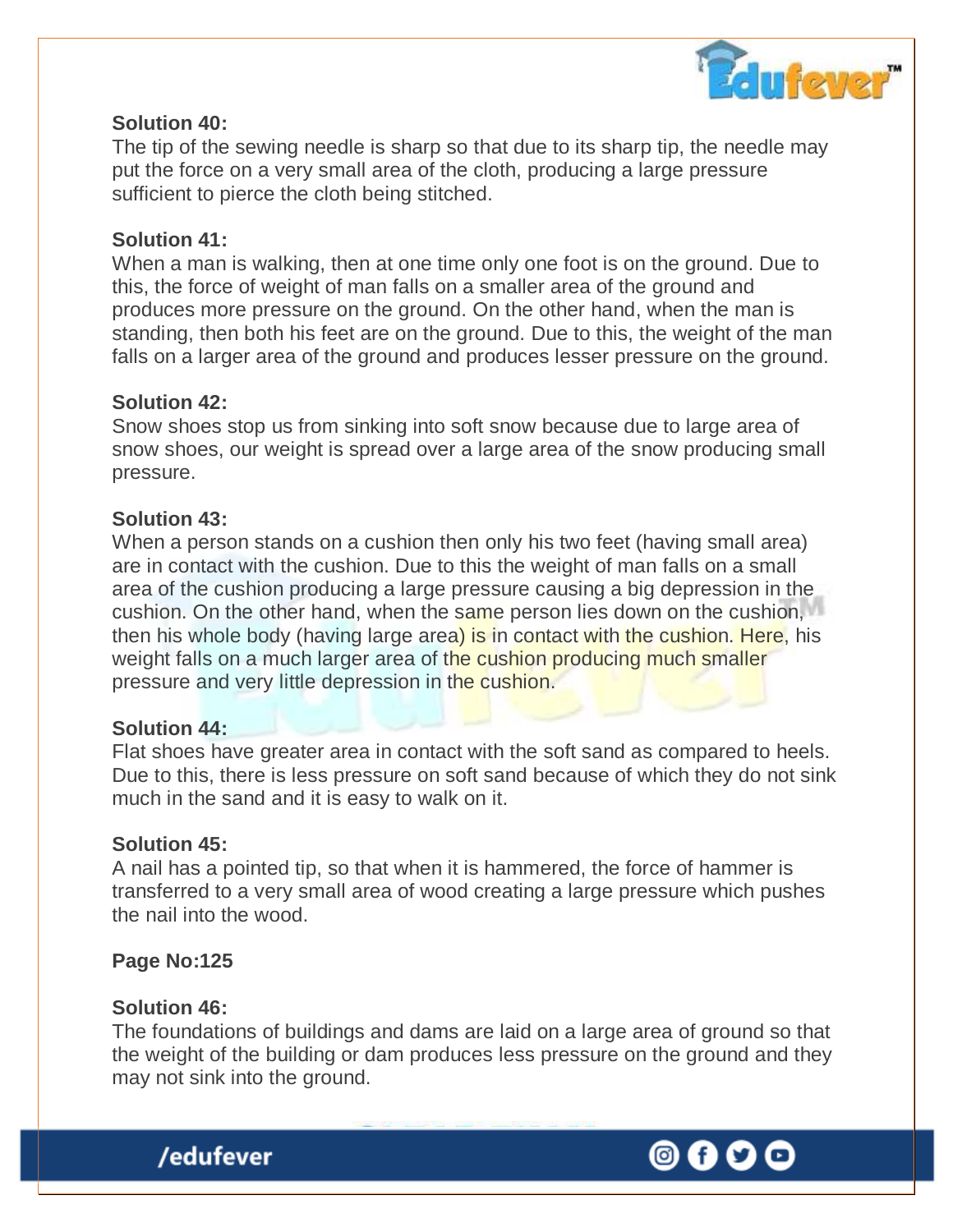

#### **Solution 47:**

A ship made of iron and steel is a hollow object which contains a lot of air in it. Due to the presence of a lot of air in it, the average density of the ship becomes less than the density of water. Hence a ship floats in water.

On the other hand, a piece of iron is denser than water, so it sinks in water.

#### **Solution 48:**

Camels have large flat feet so that there is a greater area in contact with the sand which produces less pressure on the sand and the camels can move easily on the sand.

#### **Solution 49:**

- (a) Buoyant force (b) Force of friction (c) Gravitational force
- (d) Reaction force

#### **Solution 50:**

If the area is made one-third i.e.  $1m^2$ , then the force would be:

Pressure =  $\frac{Force}{Area}$  $force = Area \times pressure$  $= 3 \times 10$  $=30N$ If the area is made one-third i.e.  $1m^2$ , then the force would be:  $\mathsf{Press} \mathsf{ure} = \frac{\mathsf{Force}}{\mathsf{Area}}$  $force = Area \times pressure$  $= 1 \times 10$  $=10N$ 

#### **Solution 51:**

Force,  $F = 550N$ Area of contact of one shoe =160 cm<sup>2</sup> =160 x 10<sup>-4</sup>m<sup>2</sup>

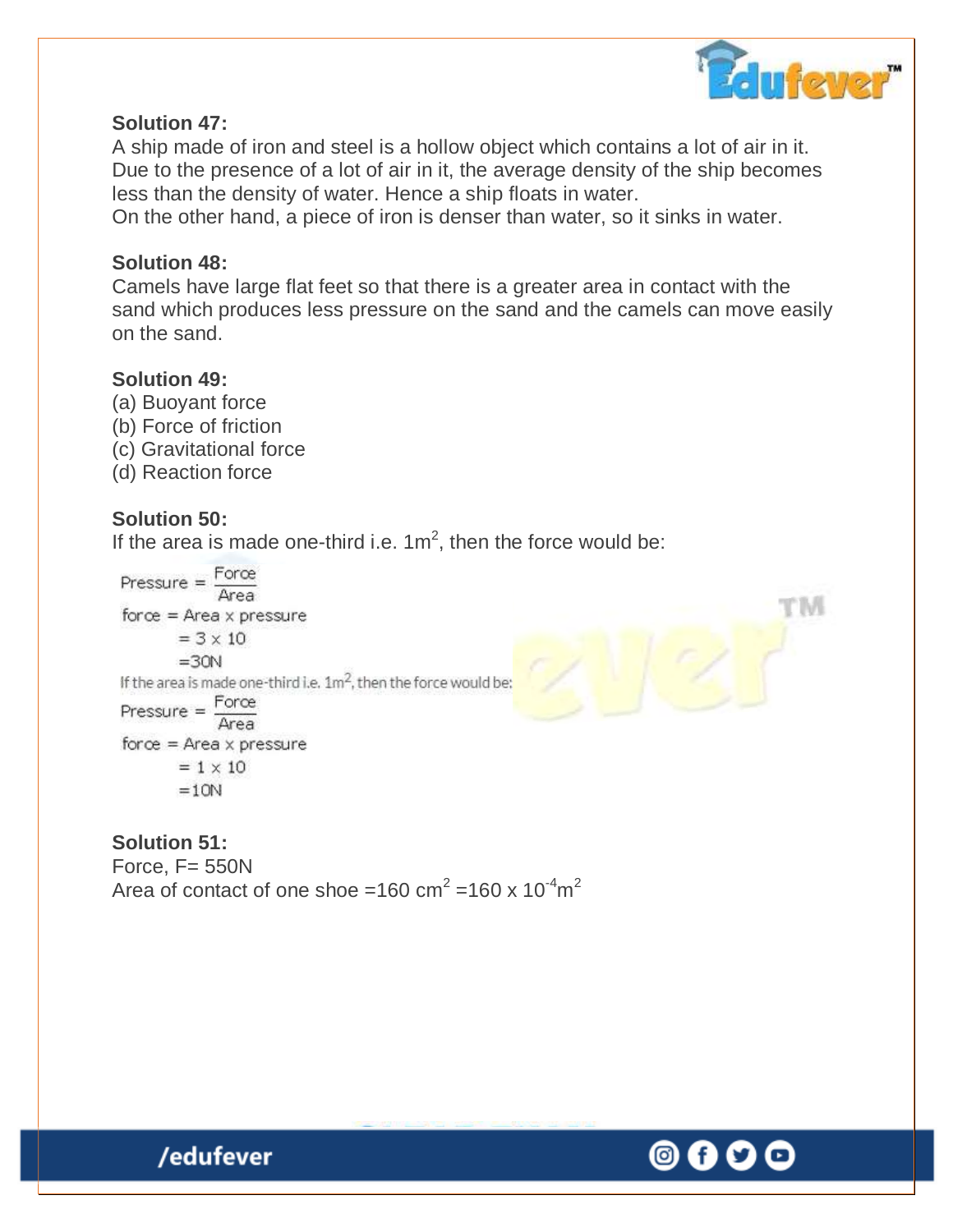

# Area of contact with two shoes =160 x 2 =320 cm<sup>2</sup>=320 x 10<sup>-4</sup>m<sup>2</sup>

Force,  $F = 550N$ Area of contact of one shoe =  $160 \text{ cm}^2$  =  $160 \times 10^{-4} \text{m}^2$ Area of contact with two shoes =  $160 \times 2 = 320 \text{ cm}^2 = 320 \times 10^{-4} \text{m}^2$ 

(a) If the girl stands on two feet,

$$
Pressure = \frac{Force}{Area}
$$
  
= 
$$
\frac{550}{320 \times 10^{-4}} = 17187.5 N/m^{2}
$$
  
(b)

If she stands on one foot,

$$
Pressure = \frac{Force}{Area}
$$

$$
= \frac{550}{160 \times 10^{-4}} = 34375 N/m2
$$

#### **Solution 52:**

Volume =  $3m<sup>3</sup>$  $Mass = 9kg$ 

Density of substance  $=$   $\frac{\text{mass of substance}}{\text{volume of substance}}$ 

Density of substance = 
$$
\frac{9}{3}
$$
 = 3kg/m<sup>3</sup>

And density of water = 1000kg/m3

The object will float in the water as the density of the object is less than the density of water.

The object will float in the water as the density of the object is less than the density of water.

#### **Solution 53:**

The object will weigh less in water because an upward force (buoyant force) equal to the weight of water displaced acts on the object when immersed in water which reduces its weight apparently.

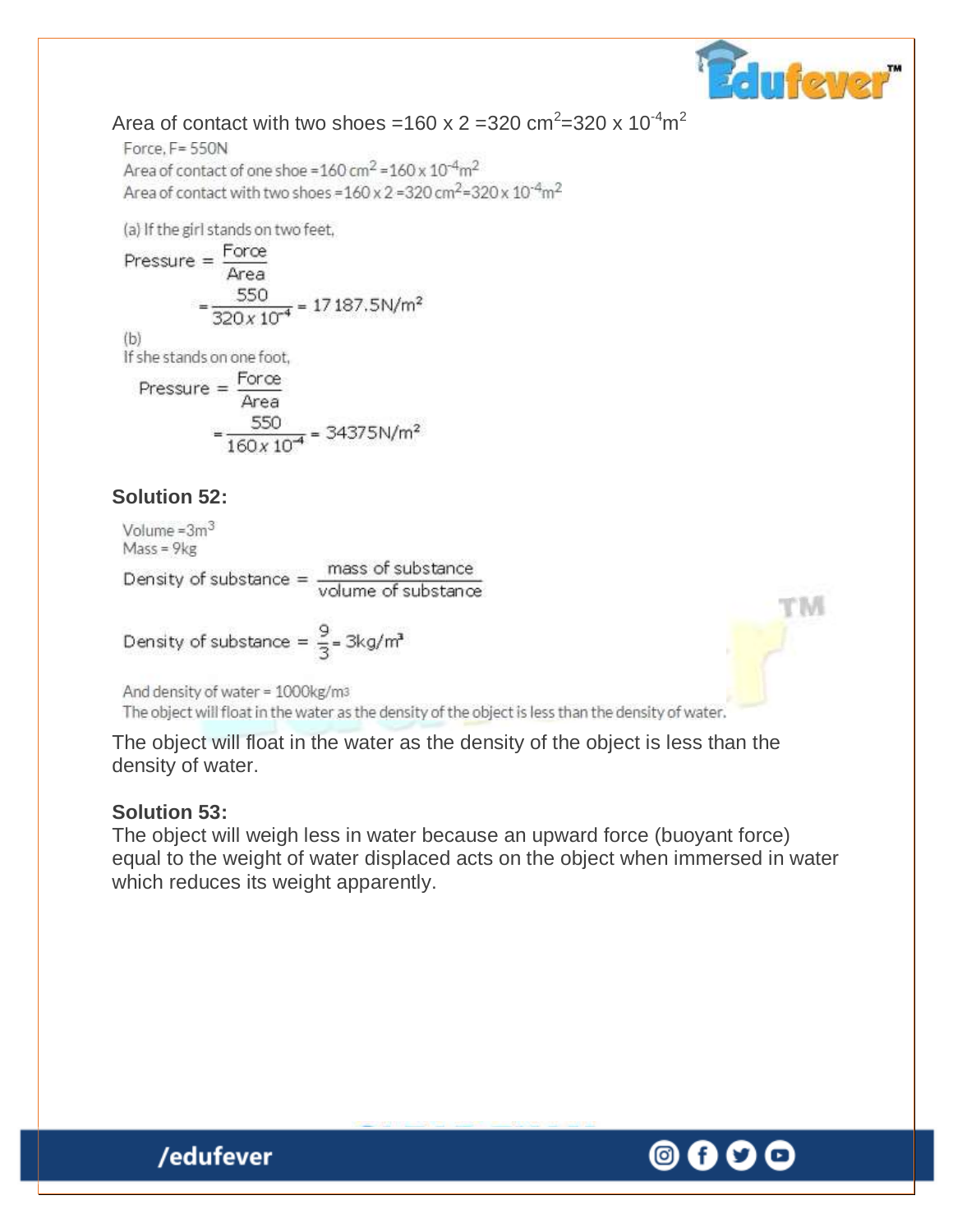

#### **Solution 54:**

(a)

 $(a)$ Density of substance  $=$   $\frac{\text{mass of substance}}{\text{volume of substance}}$ 

 $(b)$ For material A: Mass=5kg Volume =  $20 \text{ cm}^3$  =  $20 \times 10^{-6} \text{m}^3$ 

Density of material  $A = \frac{5}{20 \times 10^{-6}} = 0.25 \times 10^6 \text{kg/m}^3$ 

For material B:  $Mass = 20<sub>kg</sub>$ Volume = 90 cm<sup>3</sup> = 90x  $10^{-6}$ m<sup>3</sup>

Density of material  $B = \frac{20}{90 \times 10^{-6}} = 0.22 \times 10^{6} \text{kg/m}^3$ 

Density of material A is more than density of material B.

(b) For material A: Mass= 5kg Volume =  $20 \text{ cm}^3$  =  $20 \times 10^{-6} \text{m}^3$ For material B: Mass =20kg Volume = $90 \text{ cm}^3 = 90 \text{x} 10^{-6} \text{m}^3$ 

Density of material A is more than density of material B.

#### **Solution 55:**

(a) The upward force acting on an object immersed in a liquid is called buoyant force.

Factors affecting buoyant force:

(i) Volume of object immersed in the liquid,

(ii) Density of the liquid.

(b) The cause of buoyant force is the greater upward pressure exerted by water underneath the object..

 $(c)$  Mass of water displaced = 600kg Weight of water displaced,  $W = m \times g$  $=600 \times 10 = 6000N$ 

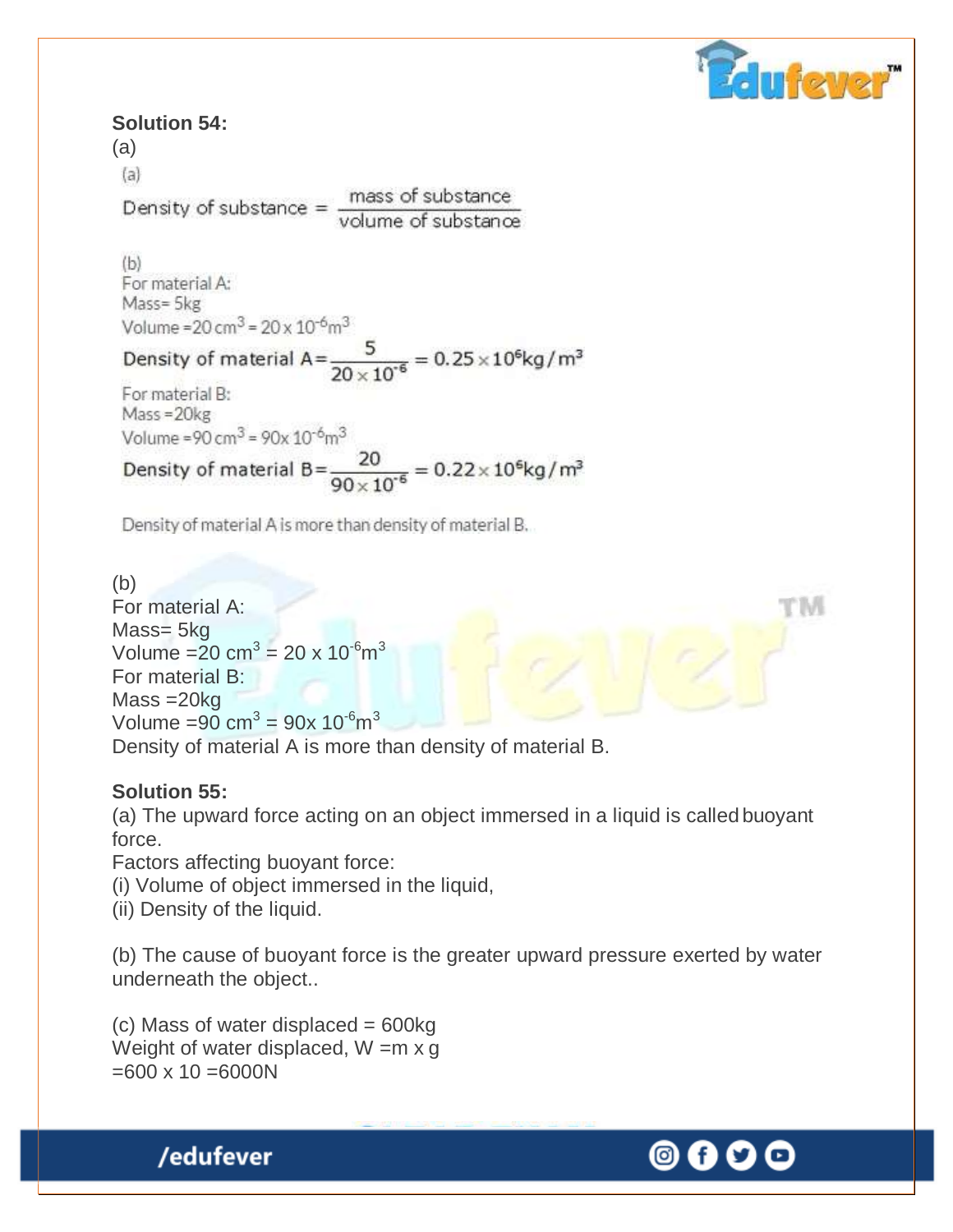

Since, the weight of water displaced by the boat is 6000N, therefore the buoyant force acting on the boat will also be 6000N.

# **Solution 56:**

(a) According to the principle of floatation: An object will float in a liquid if the weight of object is equal to the weight of liquid displaced by it.

Weight of object = Weight of liquid displaced by it.

(b) Weight of water displaced by boat= 6000N

(i) Buoyant force =6000N, as the weight of water displaced is equal to buoyant force.

(ii) Weight of a floating object = Weight of water displaced by it =  $6000N$ 

# **Solution 57:**

# **Solution 58:**

(a) Pressure is the force acting perpendicularly on a unit area of the object.

(a) Pressure is the force acting perpendicularly on a unit area of the object.

 $(b)$ 

Pressure =  $\frac{Force}{Area}$ 

(c) (i) Pressure on an area of 10 m<sup>2</sup>

 $Force = 200N$ 

$$
Pressure = \frac{200}{10} = 20Pa
$$

(ii) Pressure on an area of 5  $m<sup>2</sup>$ 

Force = 200N

$$
Pressure = \frac{200}{5} = 40Pa
$$

# **Page No:126**

# **Solution 59:**

(a) Those substances which can flow easily are called fluids. All the liquid and gases are fluids, like water, air etc.

# (b) Archimedes' Principle :

When an object is wholly (or partially) immersed in a liquid, it experiences a buoyant force (or upthrust) which is equal to the weight of liquid displaced by the



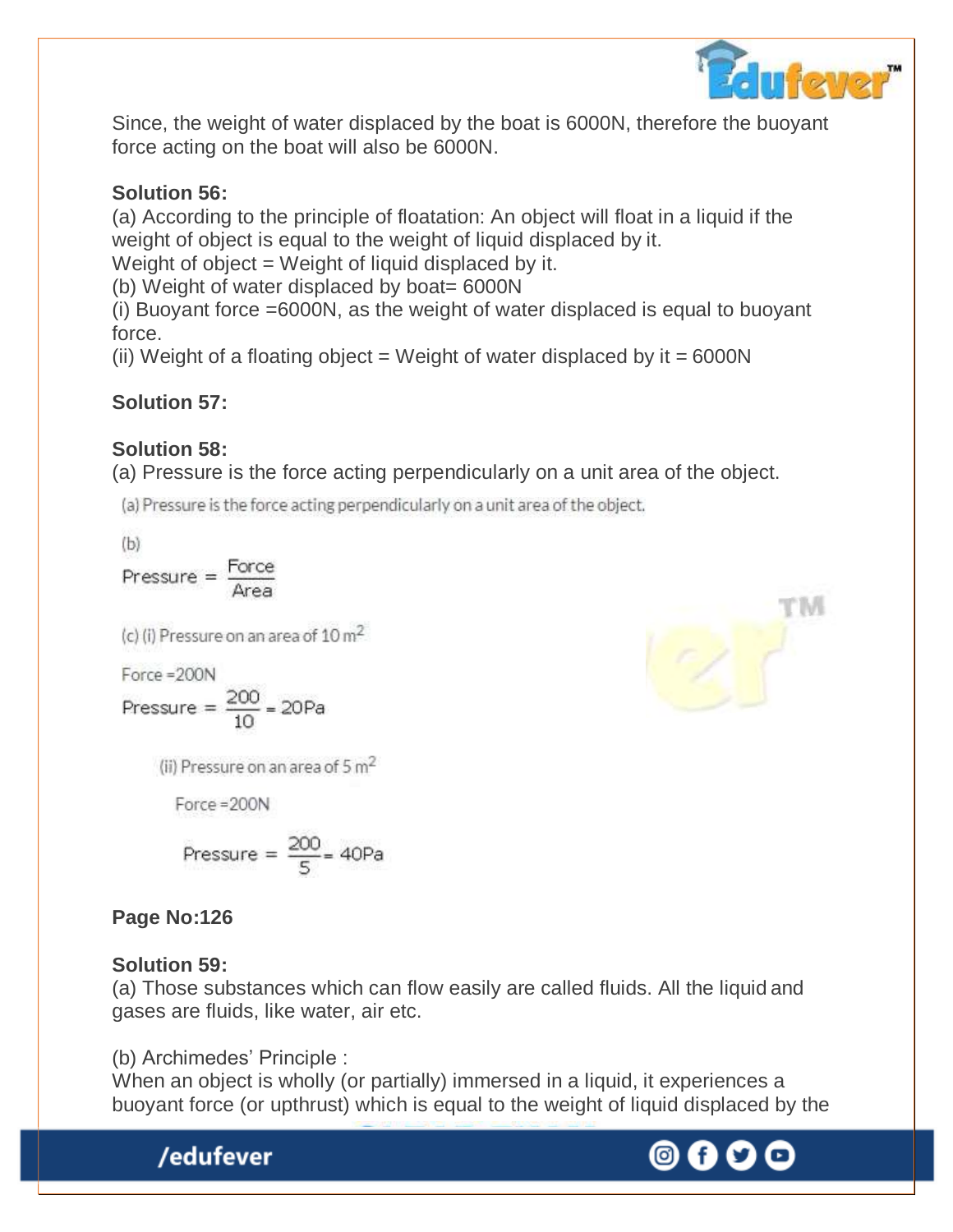

object.

Buoyant force on an object = weight of liquid displaced by that object

(c) If the buoyant force exerted by the liquid is less than the weight of the object, the object will sink in the liquid. If the buoyant force exerted by the liquid is equal to or greater than the weight of the object, the object will float in the liquid.

## **Solution 60:**

(a) A floating boat displaces water equal to its own weight. This displaced water exerts buoyant force to balance the weight of boat and keep it afloat.

(b) (i) Mass = 96 g Volume =  $12 \text{cm}^3$ Density of substance  $=$   $\frac{\text{mass of substance}}{\text{volume of substance}}$ Density of substance =  $\frac{96}{12}$  = 8g/cm<sup>3</sup> (ii) Mass =  $96 \times 10^{-3}$ kg Volume =  $12 \times 10^{-6}$ m<sup>3</sup> Density of substance  $=$   $\frac{\text{mass of substance}}{\text{volume of substance}}$ Density of substance =  $\frac{96 \times 10^{-3}}{12 \times 10^{-6}}$  = 8x 10 kg/m<sup>3</sup>

**Solution 61:** Weight of elephant=40000N Area of one foot =1000 cm<sup>2</sup> = 1000 x 10<sup>-4</sup>m<sup>2</sup> Weight of girl=400N Area of heel of girl =1  $\text{cm}^2$ =1 x 10<sup>-4</sup>m<sup>2</sup> (a) Elephant has a larger weight of 40000N, therefore, elephant exerts a larger force on the ground. Elephant exerts a larger force on the ground by 40000N – 400 N=39600N.  $(b)$ Weight of elephant = 40000N

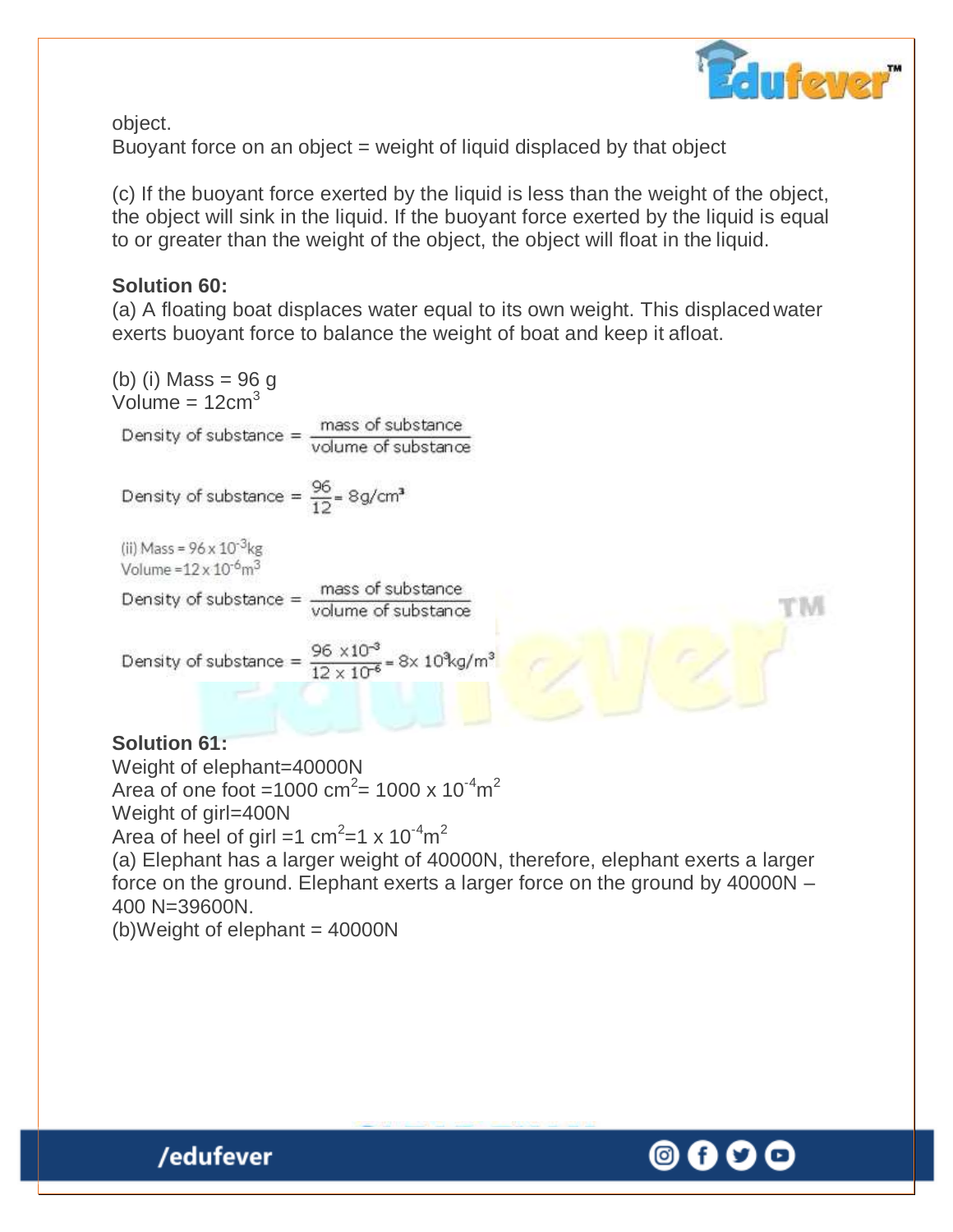

# Area of one foot =1000cm<sup>2</sup>= 1000 x 10<sup>-4</sup>m<sup>2</sup>

Weight of elephant=40000N Area of one foot =  $1000 \text{ cm}^2$  =  $1000 \times 10^{-4} \text{m}^2$ Weight of girl=400N Area of heel of girl =  $1 \text{ cm}^2$  =  $1 \times 10^{-4} \text{m}^2$ 

(a) Elephant has a larger weight of 40000N, therefore, elephant exerts a larger force on the ground. Elephant exerts a larger force on by 40000N - 400 N=39600N. (b) Weight of elephant = 40000N Area of one foot =  $1000 \text{cm}^2$  =  $1000 \times 10^{-4} \text{m}^2$ Pressure =  $\frac{Force}{Area}$ Pressure= $\frac{40000}{1000 \times 10^{-4}} = 400000 \text{N/m}^2$ (c) Weight of the girl = 400N Area of heel of girl =  $1 \text{ cm}^2$  =  $1 \times 10^{-4} \text{m}^2$  $\mathsf{Press} \mathsf{ure} = \frac{\mathsf{Force}}{\mathsf{Area}}$ Pressure= $\frac{400}{1 \times 10^{-4}}$  = 40000000 N/m<sup>2</sup> (d) Girl exerts a larger pressure on the ground.  $(e)$ Ratio= Pressure exerted by the girl<br>Pressure exerted by the elephant  $=\frac{4000000}{400000}=\frac{10}{1}$ The pressure exerted by girl is 10 times greater than that exerted by the elephant. **Page No:127** 

## **Solution 72:**

The two equal weights of unequal volumes which are balanced in air, will get imbalanced when they are completely dipped in water because due to their unequal volumes, they will displace unequal volumes of water and hence suffer unequal loss in weight.

## **Solution 73:**

/edufever

No, it is not necessary that their weights in air should also be the same. This is because the two bodies have undergone the same loss in weight on completely immersing in water due to their equal volumes and not because of their equal weights, so they may have different weights in air.